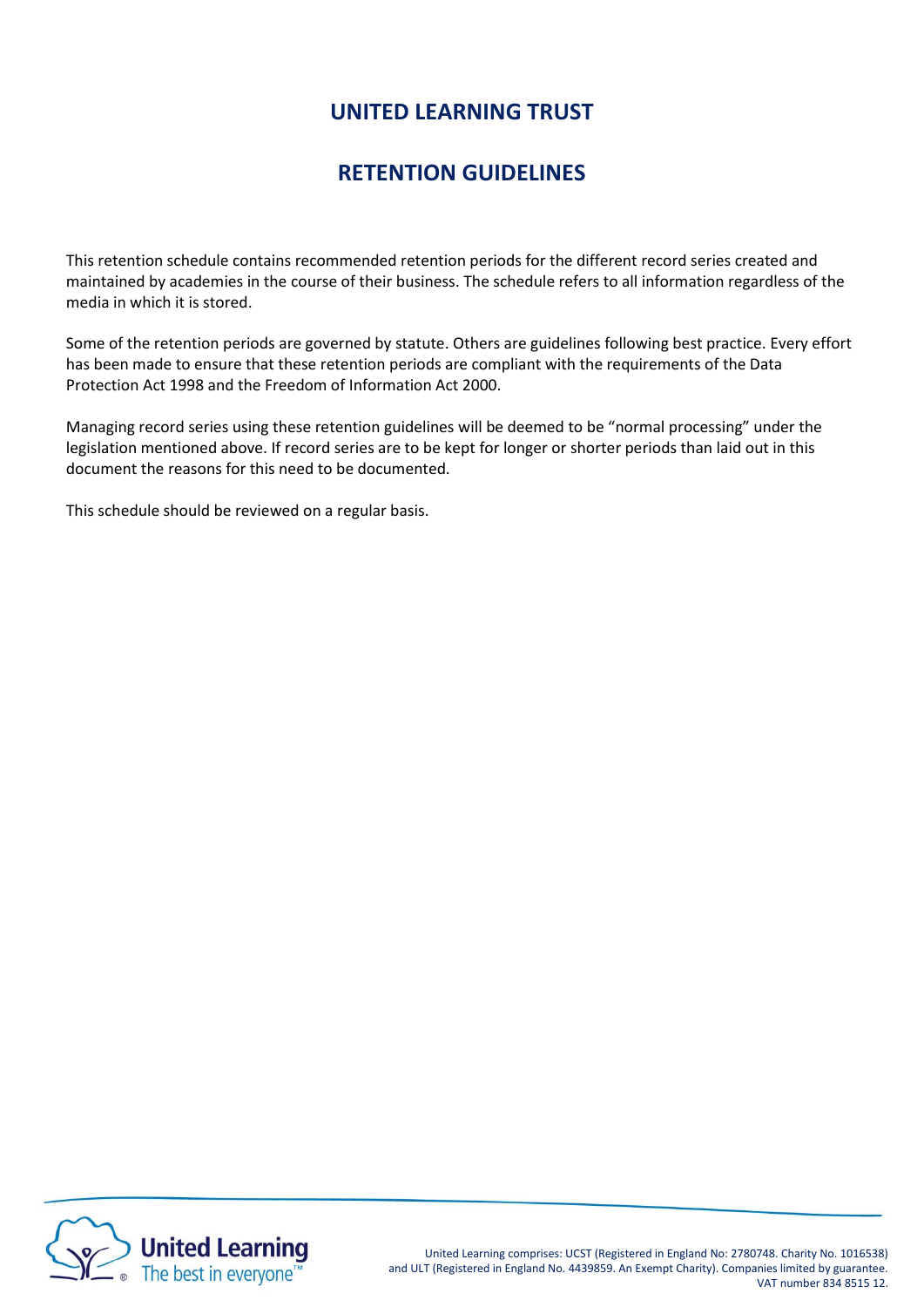| 1 |                                                                                                      |  |
|---|------------------------------------------------------------------------------------------------------|--|
|   |                                                                                                      |  |
|   | Allegation of a child protection nature against a member of staff, including where the allegation is |  |
|   |                                                                                                      |  |
| 2 |                                                                                                      |  |
|   |                                                                                                      |  |
|   |                                                                                                      |  |
|   |                                                                                                      |  |
|   |                                                                                                      |  |
|   |                                                                                                      |  |
|   |                                                                                                      |  |
|   |                                                                                                      |  |
|   |                                                                                                      |  |
|   |                                                                                                      |  |
|   |                                                                                                      |  |
|   |                                                                                                      |  |
| 3 |                                                                                                      |  |
|   |                                                                                                      |  |
|   | Minutes of the Senior Management Team and other internal administrative bodies 9                     |  |
|   |                                                                                                      |  |
|   | Records created by head teachers, deputy head teachers, heads of year and other members of staff     |  |
|   |                                                                                                      |  |
|   | Correspondence created by head teachers, deputy head teachers, heads of year and other members       |  |
|   |                                                                                                      |  |
|   |                                                                                                      |  |
|   |                                                                                                      |  |
|   |                                                                                                      |  |
|   |                                                                                                      |  |
|   |                                                                                                      |  |
|   |                                                                                                      |  |
| 4 |                                                                                                      |  |
|   |                                                                                                      |  |
|   |                                                                                                      |  |
|   |                                                                                                      |  |
|   |                                                                                                      |  |
|   |                                                                                                      |  |
|   |                                                                                                      |  |
|   |                                                                                                      |  |
|   |                                                                                                      |  |
|   |                                                                                                      |  |
|   |                                                                                                      |  |
|   |                                                                                                      |  |
|   |                                                                                                      |  |
|   |                                                                                                      |  |
|   |                                                                                                      |  |
|   |                                                                                                      |  |
|   | Parental permission slips for school trips - where there has been no major incident 13               |  |
|   | Parental permission slips for school trips - where there has been a major incident 13                |  |
|   | Records created by schools to obtain approval to run an Educational Visit outside the Classroom -    |  |
|   |                                                                                                      |  |
|   | Records created by schools to obtain approval to run an Educational Visit outside the Classroom -    |  |

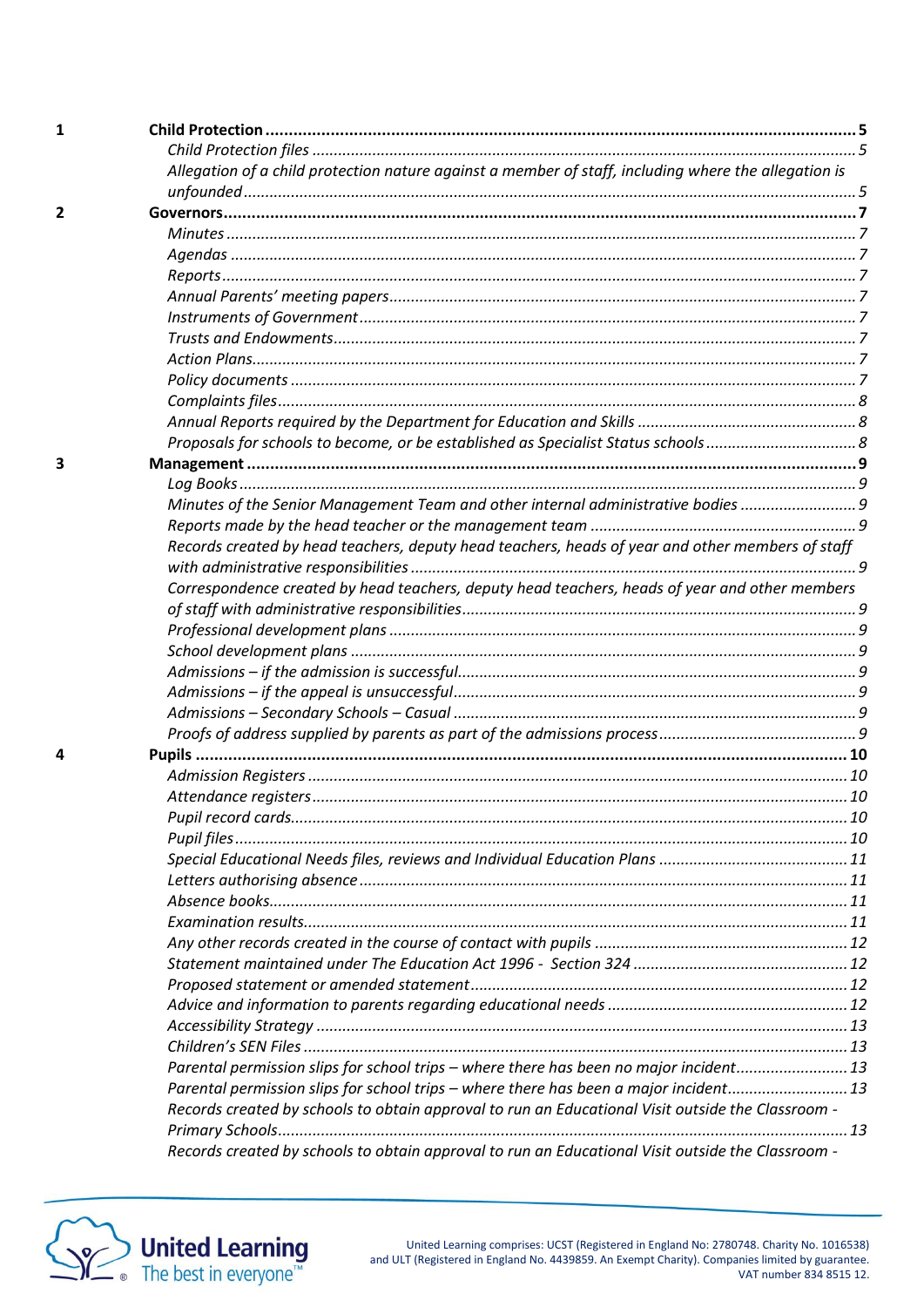| Records held under Retirement Benefits Schemes (Information Powers) Regulations 1995 16              |
|------------------------------------------------------------------------------------------------------|
| Proofs of identity collected as part of the process of checking "portable" enhanced CRB disclosure16 |
|                                                                                                      |
|                                                                                                      |
|                                                                                                      |
|                                                                                                      |
|                                                                                                      |
|                                                                                                      |
|                                                                                                      |
| Process of monitoring of areas where employees and persons are likely to have become in contact      |
|                                                                                                      |
| Process of monitoring of areas where employees and persons are likely to have come in contact with   |
|                                                                                                      |
|                                                                                                      |
|                                                                                                      |
|                                                                                                      |
|                                                                                                      |
|                                                                                                      |
|                                                                                                      |
|                                                                                                      |
|                                                                                                      |
|                                                                                                      |
|                                                                                                      |



United Learning comprises: UCST (Registered in England No: 2780748. Charity No. 1016538)<br>.and ULT (Registered in England No. 4439859. An Exempt Charity). Companies limited by guarantee.<br>.VAT number 834 8515 12.

 $\overline{\mathbf{z}}$ 

8

 $\overline{9}$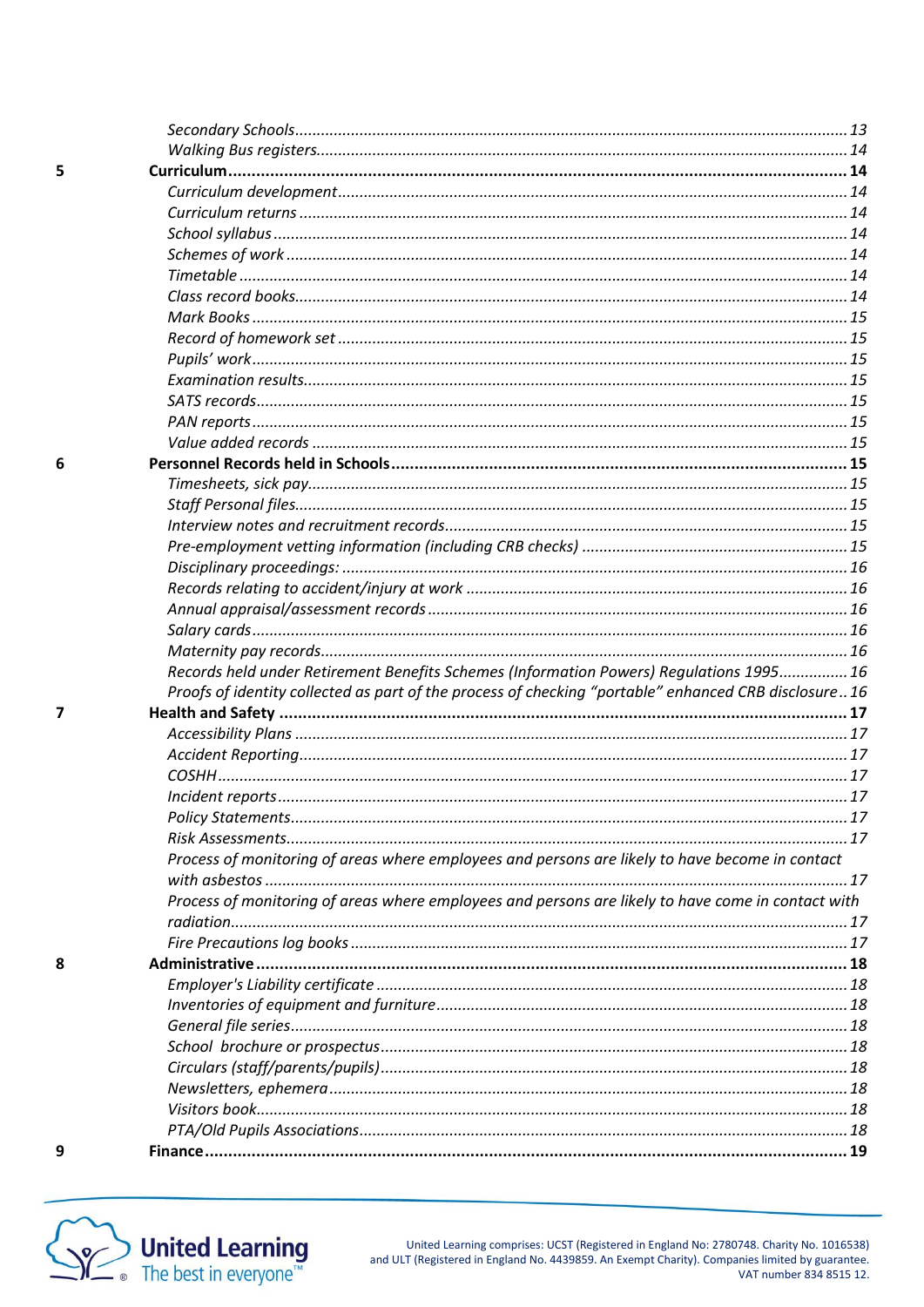| 10 |                                                                                                   |  |
|----|---------------------------------------------------------------------------------------------------|--|
|    |                                                                                                   |  |
|    |                                                                                                   |  |
|    |                                                                                                   |  |
|    |                                                                                                   |  |
|    |                                                                                                   |  |
|    |                                                                                                   |  |
|    |                                                                                                   |  |
|    |                                                                                                   |  |
| 11 |                                                                                                   |  |
|    |                                                                                                   |  |
|    |                                                                                                   |  |
|    |                                                                                                   |  |
| 12 |                                                                                                   |  |
|    |                                                                                                   |  |
|    |                                                                                                   |  |
|    |                                                                                                   |  |
|    |                                                                                                   |  |
| 13 |                                                                                                   |  |
|    |                                                                                                   |  |
|    |                                                                                                   |  |
| 14 |                                                                                                   |  |
|    |                                                                                                   |  |
|    |                                                                                                   |  |
| 15 |                                                                                                   |  |
|    |                                                                                                   |  |
|    | Reports for outside agencies - where the report has been included on the case file created by the |  |
|    |                                                                                                   |  |
|    |                                                                                                   |  |



United Learning comprises: UCST (Registered in England No: 2780748. Charity No. 1016538) and ULT (Registered in England No. 4439859. An Exempt Charity). Companies limited by guarantee.<br>VAT number 834 8515 12.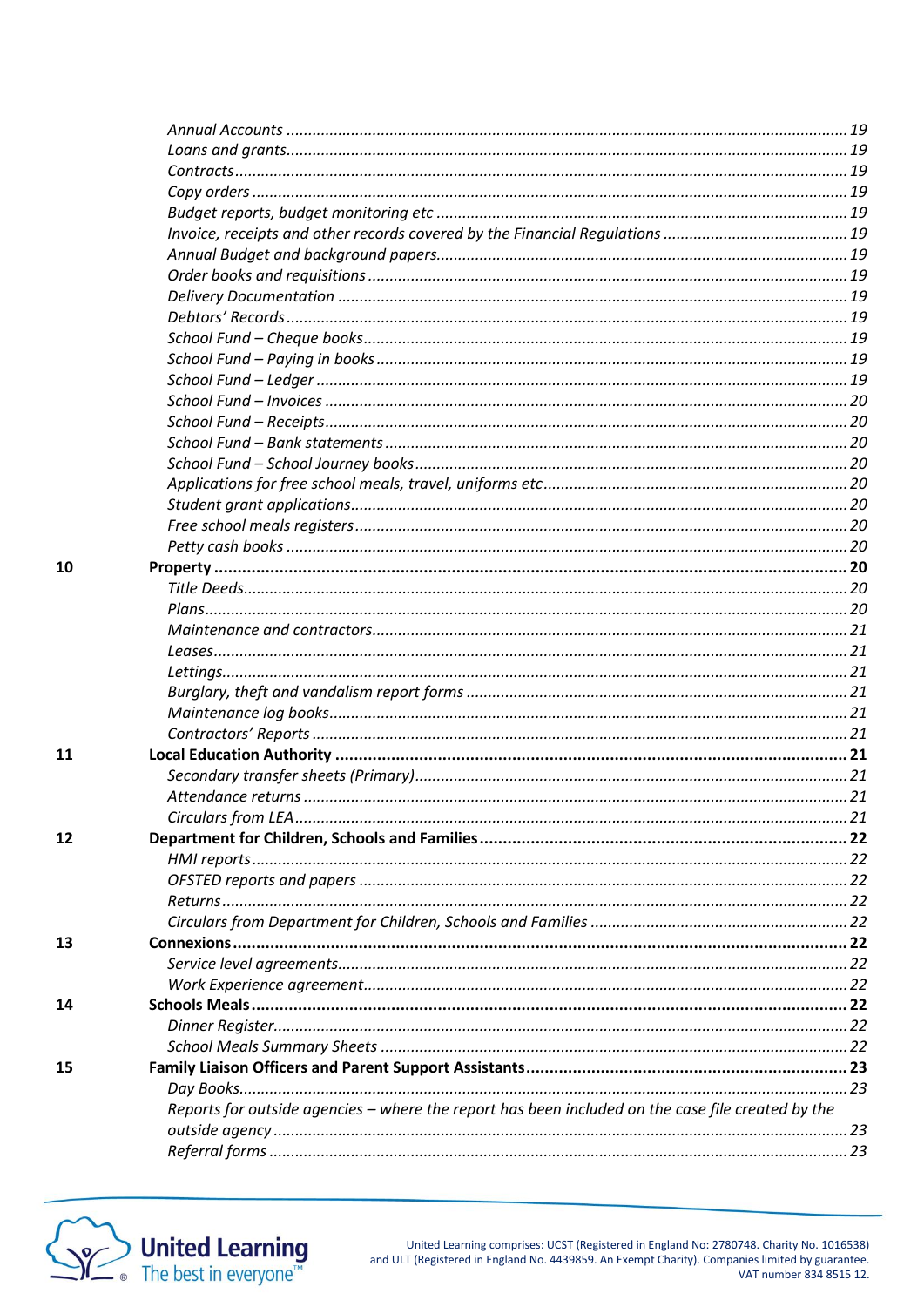| 16   |                                                                                                      |  |
|------|------------------------------------------------------------------------------------------------------|--|
| 16.1 |                                                                                                      |  |
|      | The name, home address and date of birth of each child who is looked after on the premises 24        |  |
|      | The name, home address and telephone number of a parent of each child who is looked after on the     |  |
|      |                                                                                                      |  |
|      | The name, address and telephone number of any person who will be looking after children on the       |  |
|      |                                                                                                      |  |
|      | A daily record of the names of children looked after on the premises, their hours of attendance and  |  |
|      |                                                                                                      |  |
|      | A record of accidents occurring on the premises and incident books relating to other incidents  24   |  |
|      | A record of any medicinal product administered to any child on the premises, including the date and  |  |
|      | circumstances of its administration, by whom it was administered, including medicinal products       |  |
|      | which the child is permitted to administer to himself, together with a record of parent's consent 25 |  |
|      |                                                                                                      |  |
|      |                                                                                                      |  |
| 16.2 |                                                                                                      |  |
|      | The name and address and telephone number of the registered person and every other person living     |  |
|      |                                                                                                      |  |
|      | A statement of the procedure to be followed in the event of a fire or accident25                     |  |
|      | A statement of the procedure to be followed in the event of a child being lost or not collected26    |  |
|      | A statement of the procedure to be followed where a parent has a complaint about the service being   |  |
|      |                                                                                                      |  |
|      | A statement of the arrangements in place for the protection of children, including arrangements to   |  |
|      | safeguard the children from abuse or neglect and procedures to be followed in the event of           |  |
|      |                                                                                                      |  |
| 16.3 | Records to be kept by Registered Persons - Overnight provision - under 2's  26                       |  |
|      | Emergency contact details for appropriate adult to collect the child if necessary26                  |  |
|      | Contract, signed by the parent, stating all the relevant details regarding the child and their care, |  |
|      | including the name of the emergency contact and confirmation of their agreement to collect the child |  |
|      |                                                                                                      |  |
| 16.4 |                                                                                                      |  |
|      |                                                                                                      |  |
|      |                                                                                                      |  |
|      |                                                                                                      |  |
|      |                                                                                                      |  |
|      |                                                                                                      |  |
|      |                                                                                                      |  |
|      |                                                                                                      |  |
|      |                                                                                                      |  |
|      |                                                                                                      |  |
|      |                                                                                                      |  |

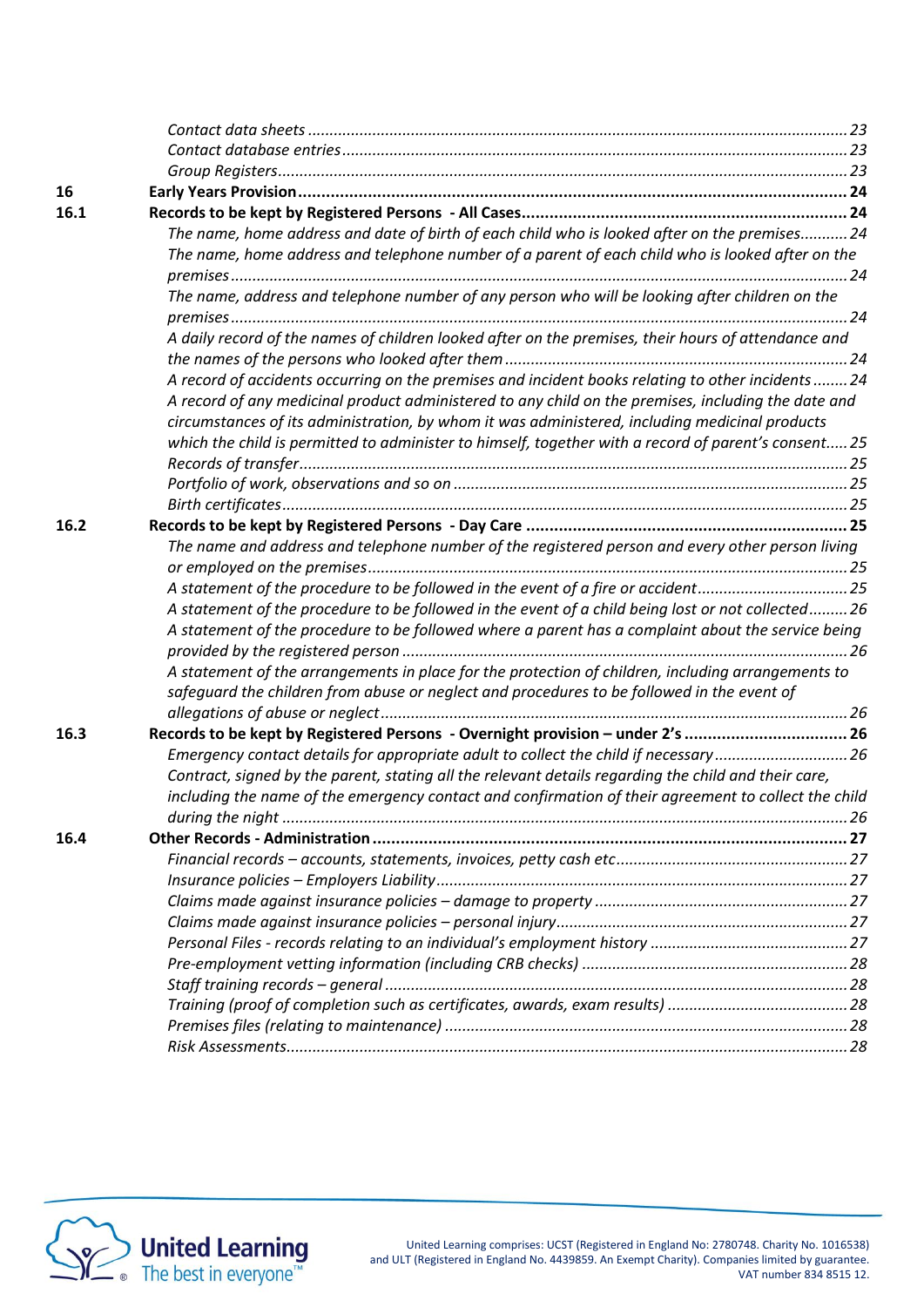### **1 Child Protection**

**These retention periods should be used in conjunction with the document "Safeguarding Children and Safer Recruitment in Education" which can be downloaded from [www.everychildmatters.gov.uk.](http://www.everychildmatters.gov.uk/)**

|     | <b>Basic file description</b>                                                                                                 | <b>Data</b><br><b>Prot</b> | <b>Statutory Provisions</b>                                                                                                                                                                                                                              | <b>Retention Period</b><br>[operational]                                                                                  |              | Action at the end of the administrative life of the record                                                                                                                                                                                                                                                                                                                                                                                                                                                                                                                                                                                                                                                                                                                                                                                |
|-----|-------------------------------------------------------------------------------------------------------------------------------|----------------------------|----------------------------------------------------------------------------------------------------------------------------------------------------------------------------------------------------------------------------------------------------------|---------------------------------------------------------------------------------------------------------------------------|--------------|-------------------------------------------------------------------------------------------------------------------------------------------------------------------------------------------------------------------------------------------------------------------------------------------------------------------------------------------------------------------------------------------------------------------------------------------------------------------------------------------------------------------------------------------------------------------------------------------------------------------------------------------------------------------------------------------------------------------------------------------------------------------------------------------------------------------------------------------|
| 1.1 | <b>Child Protection files</b>                                                                                                 | <b>Issues</b><br>Yes       | Education Act 2002, s175,<br>related guidance<br>"Safeguarding Children in<br>Education", September<br>2004                                                                                                                                              | $DOB + 25 \text{ years}^1$                                                                                                | <b>SHRED</b> | Child Protection information must be copied and sent<br>under separate cover to new school/college whilst the<br>child is still under 18 (i.e. the information does not need<br>to be sent to a university for example)<br>Where a child is removed from roll to be educated at<br>home, the file should be copied to the Local Education<br>Authority.                                                                                                                                                                                                                                                                                                                                                                                                                                                                                   |
| 1.2 | Allegation of a child<br>protection nature<br>against a member of<br>staff, including where<br>the allegation is<br>unfounded | Yes                        | <b>Employment Practices</b><br>Code: Supplementary<br>Guidance 2.13.1 (Records<br>of Disciplinary and<br>Grievance)<br><b>Education Act 2002</b><br>guidance "Dealing with<br>Allegations of Abuse<br>against Teachers and Other<br>Staff" November 2005 | Until the person's<br>normal retirement age,<br>or 10 years from the<br>date of the allegation<br>whichever is the longer | <b>SHRED</b> | The following is an extract from "Safeguarding Children<br>and Safer Recruitment in Education" p60<br>"Record Keeping<br>5.10 It is important that a clear and comprehensive<br>summary of any allegations made, details of how the<br>allegation was followed up and resolved, and a note of<br>any action taken and decisions reached, is kept on a<br>person's confidential personnel file, and a copy provided<br>to the person concerned. The purpose of the record is to<br>enable accurate information to be given in response to<br>any future request for a reference if the person has<br>moved on. It will provide clarification in cases where a<br>future CRB Disclosure reveals information from the<br>police about an allegation that did not result in a criminal<br>conviction. And it will help to prevent unnecessary |

<span id="page-5-2"></span><span id="page-5-1"></span><span id="page-5-0"></span> $\overline{a}$  $1$  This amendment has been made in consultation with the Safeguarding Children Group.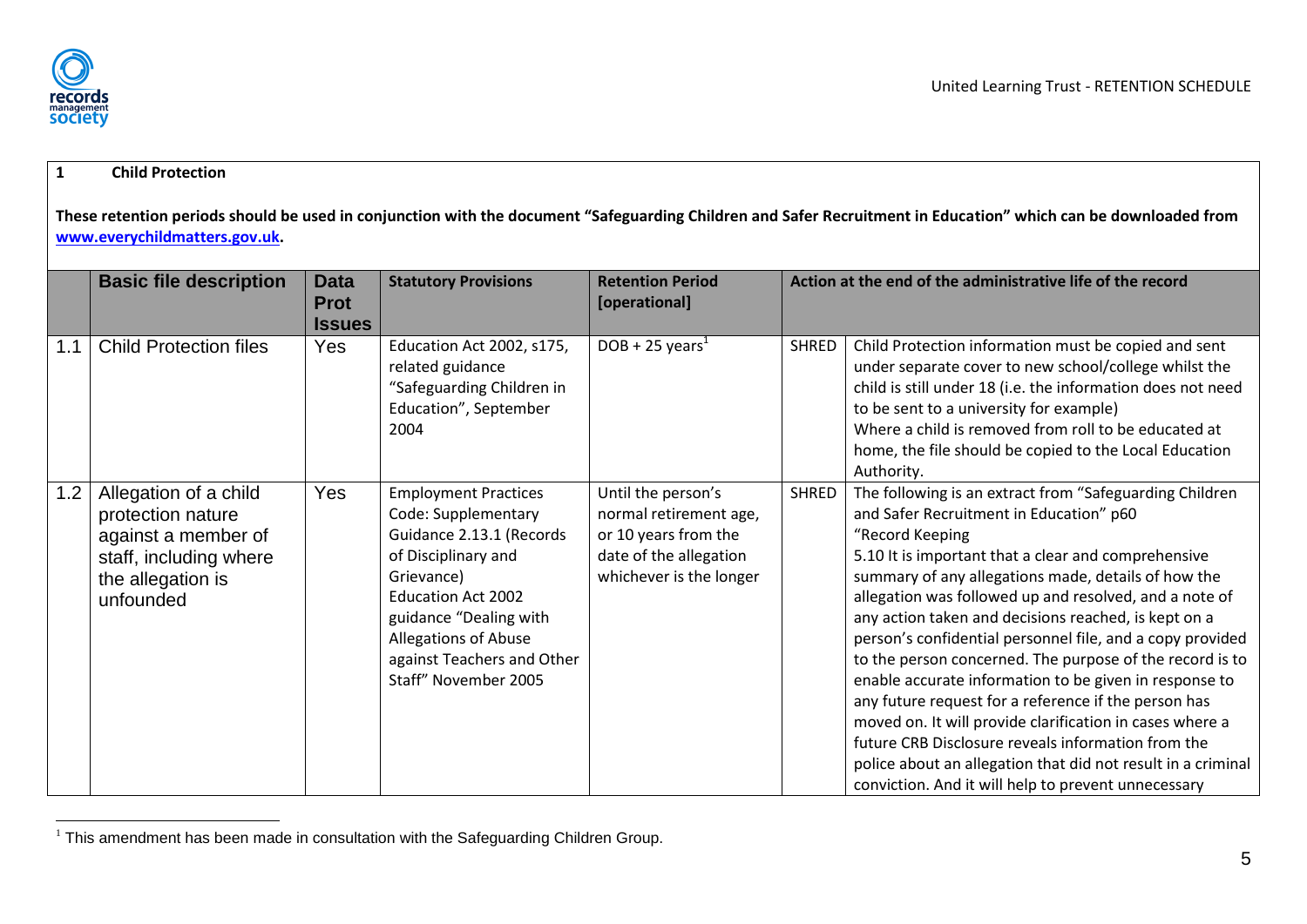

## **1 Child Protection**

**These retention periods should be used in conjunction with the document "Safeguarding Children and Safer Recruitment in Education" which can be downloaded from [www.everychildmatters.gov.uk.](http://www.everychildmatters.gov.uk/)**

| <b>Basic file description</b> | <b>Data</b><br><b>Prot</b><br><b>Issues</b> | <b>Statutory Provisions</b> | <b>Retention Period</b><br>[operational] | Action at the end of the administrative life of the record |                                                                                                                                                                                                                                                                                   |
|-------------------------------|---------------------------------------------|-----------------------------|------------------------------------------|------------------------------------------------------------|-----------------------------------------------------------------------------------------------------------------------------------------------------------------------------------------------------------------------------------------------------------------------------------|
|                               |                                             |                             |                                          |                                                            | reinvestigation if, as sometimes happens, an allegation<br>re-surfaces after a period of time. The record should be<br>retained at least until the person has reached normal<br>retirement age or for a period of 10 years from the date<br>of the allegation if that is longer." |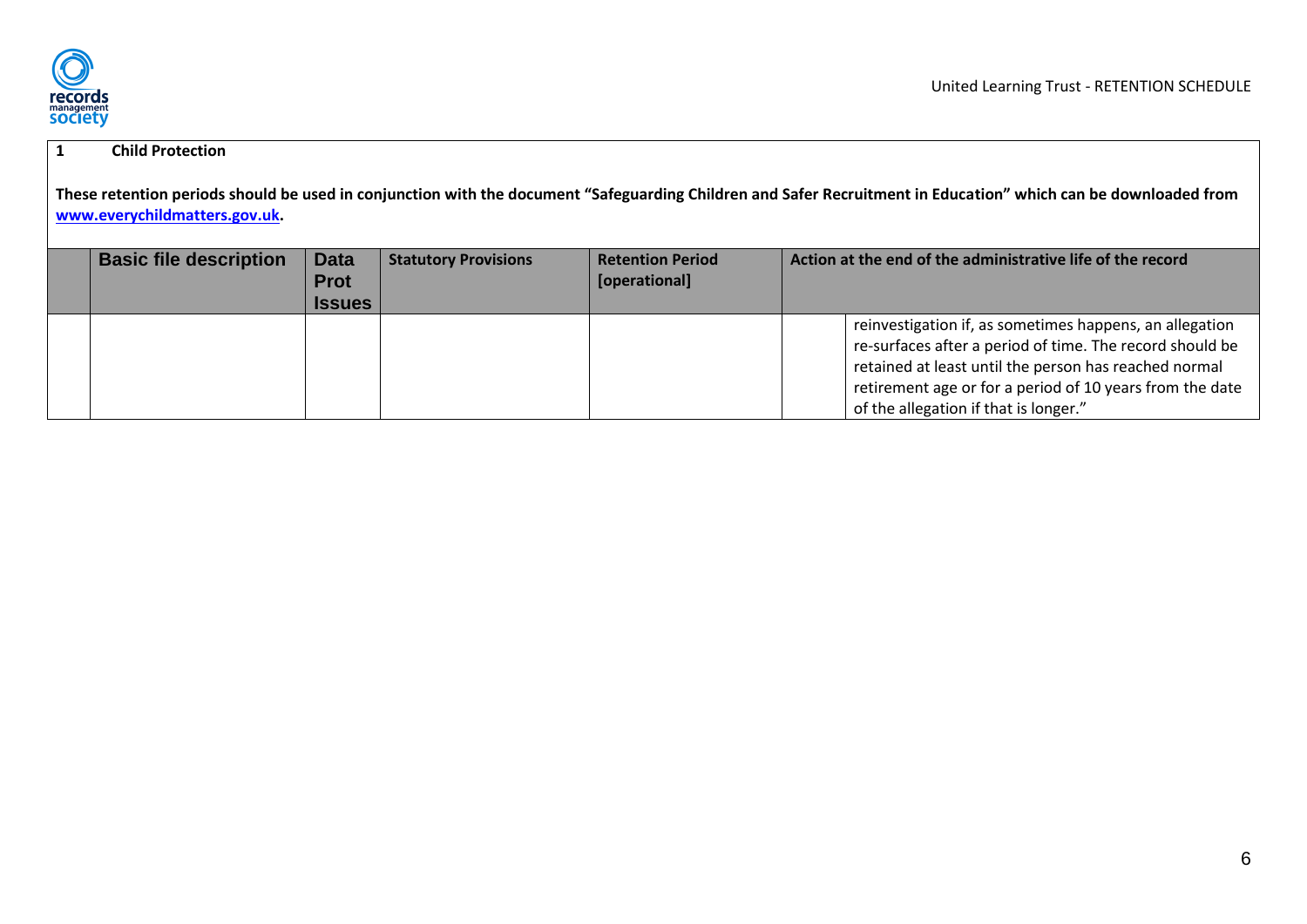

<span id="page-7-8"></span><span id="page-7-7"></span><span id="page-7-6"></span><span id="page-7-5"></span><span id="page-7-4"></span><span id="page-7-3"></span><span id="page-7-2"></span><span id="page-7-1"></span><span id="page-7-0"></span>

| $\overline{2}$ | <b>Governors</b>                 |                                      |                                       |                                          |                                                                                                                                        |                                                                                                                                    |
|----------------|----------------------------------|--------------------------------------|---------------------------------------|------------------------------------------|----------------------------------------------------------------------------------------------------------------------------------------|------------------------------------------------------------------------------------------------------------------------------------|
|                | <b>Basic file description</b>    | <b>Data</b><br>Prot<br><b>Issues</b> | <b>Statutory</b><br><b>Provisions</b> | <b>Retention Period</b><br>[operational] | Action at the end of the administrative life of the record                                                                             |                                                                                                                                    |
| 2.1            | <b>Minutes</b>                   |                                      |                                       |                                          |                                                                                                                                        |                                                                                                                                    |
|                | Principal set (signed)           | No                                   |                                       | Permanent                                | Retain in school for 6 years from<br>date of meeting                                                                                   | <b>Transfer to Archives</b>                                                                                                        |
|                | Inspection copies                | No                                   |                                       | Date of meeting $+3$ years               | <b>SHRED</b><br>[If these minutes contain any<br>sensitive personal information<br>they should be shredded]                            |                                                                                                                                    |
| 2.2            | Agendas                          | <b>No</b>                            |                                       | Date of meeting                          | <b>SHRED</b>                                                                                                                           |                                                                                                                                    |
| 2.3            | Reports                          | No                                   |                                       | Date of report $+6$ years                | Retain in school for 6 years from<br>date of meeting                                                                                   | <b>Transfer to Archives</b><br>[The appropriate archivist will<br>then take a sample for permanent<br>preservation]                |
| 2.4            | Annual Parents' meeting papers   | <b>No</b>                            |                                       | Date of meeting + 6 years                | Retain in school for 6 years from<br>date of meeting                                                                                   | <b>Transfer to Archives</b><br>[The appropriate archivist will<br>then take a sample for permanent<br>preservation]                |
| 2.5            | <b>Instruments of Government</b> | <b>No</b>                            |                                       | Permanent                                | Retain in school whilst school is<br>open                                                                                              | Transfer to Archives when the<br>school has closed                                                                                 |
| 2.6            | <b>Trusts and Endowments</b>     | No                                   |                                       | Permanent                                | Retain in school whilst<br>operationally required                                                                                      | <b>Transfer to Archives</b>                                                                                                        |
| 2.7            | <b>Action Plans</b>              | <b>No</b>                            |                                       | Date of action plan + 3 years            | <b>SHRED</b>                                                                                                                           | It may be appropriate to offer to<br>the Archives for a sample to be<br>taken if the school has been<br>through a difficult period |
| 2.8            | Policy documents                 | <b>No</b>                            |                                       | Expiry of policy                         | Retain in school whilst policy is<br>operational (this includes if the<br>expired policy is part of a past<br>decision making process) | <b>Transfer to Archives</b><br>[The appropriate archivist will<br>then take a sample for permanent<br>preservation]                |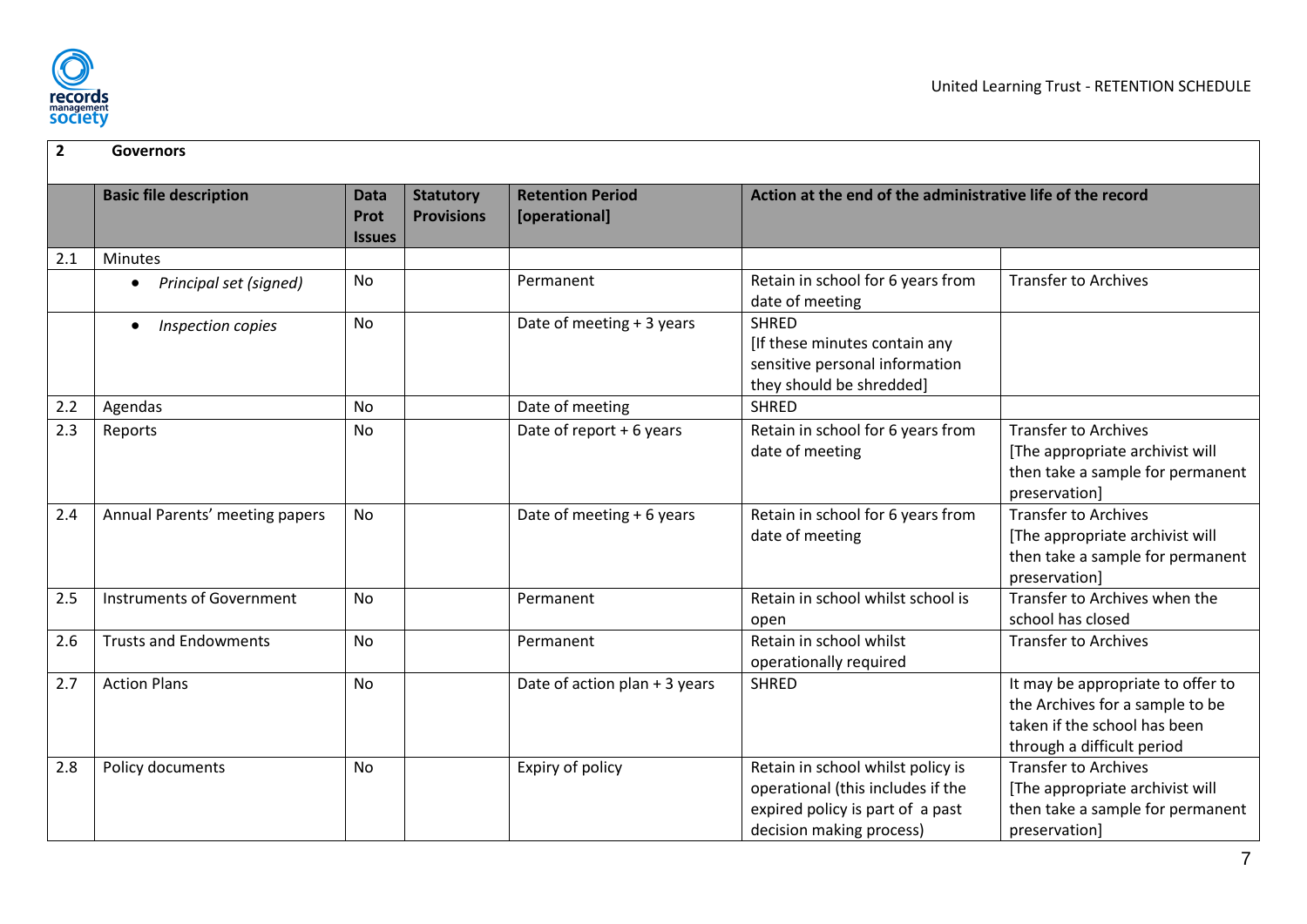

<span id="page-8-2"></span><span id="page-8-1"></span><span id="page-8-0"></span>

| $\overline{2}$ | <b>Governors</b>                                                                      |                                             |                                       |                                                                                                              |                                                                                                                                                       |                                                                                                                     |
|----------------|---------------------------------------------------------------------------------------|---------------------------------------------|---------------------------------------|--------------------------------------------------------------------------------------------------------------|-------------------------------------------------------------------------------------------------------------------------------------------------------|---------------------------------------------------------------------------------------------------------------------|
|                | <b>Basic file description</b>                                                         | <b>Data</b><br><b>Prot</b><br><b>Issues</b> | <b>Statutory</b><br><b>Provisions</b> | <b>Retention Period</b><br>[operational]                                                                     | Action at the end of the administrative life of the record                                                                                            |                                                                                                                     |
| 2.9            | Complaints files                                                                      | Yes                                         |                                       | Date of resolution of<br>complaint $+6$ years                                                                | Retain in school for the first six<br>years<br>Review for further retention in the<br>case of contentious disputes<br><b>SHRED routine complaints</b> |                                                                                                                     |
| 2.10           | Annual Reports required by the<br>Department for Education and<br><b>Skills</b>       | No                                          |                                       | <b>Education (Governors' Annual</b><br>Reports) (England)<br>(Amendment) Regulations<br>2002.SI 2002 No 1171 | Date of report $+10$ years                                                                                                                            | <b>Transfer to Archives</b><br>[The appropriate archivist will<br>then take a sample for permanent<br>preservation] |
| 2.11           | Proposals for schools to become,<br>or be established as Specialist<br>Status schools | No                                          |                                       |                                                                                                              | Current year + 3 years                                                                                                                                | <b>Transfer to Archives</b><br>[The appropriate archivist will<br>then take a sample for permanent<br>preservation] |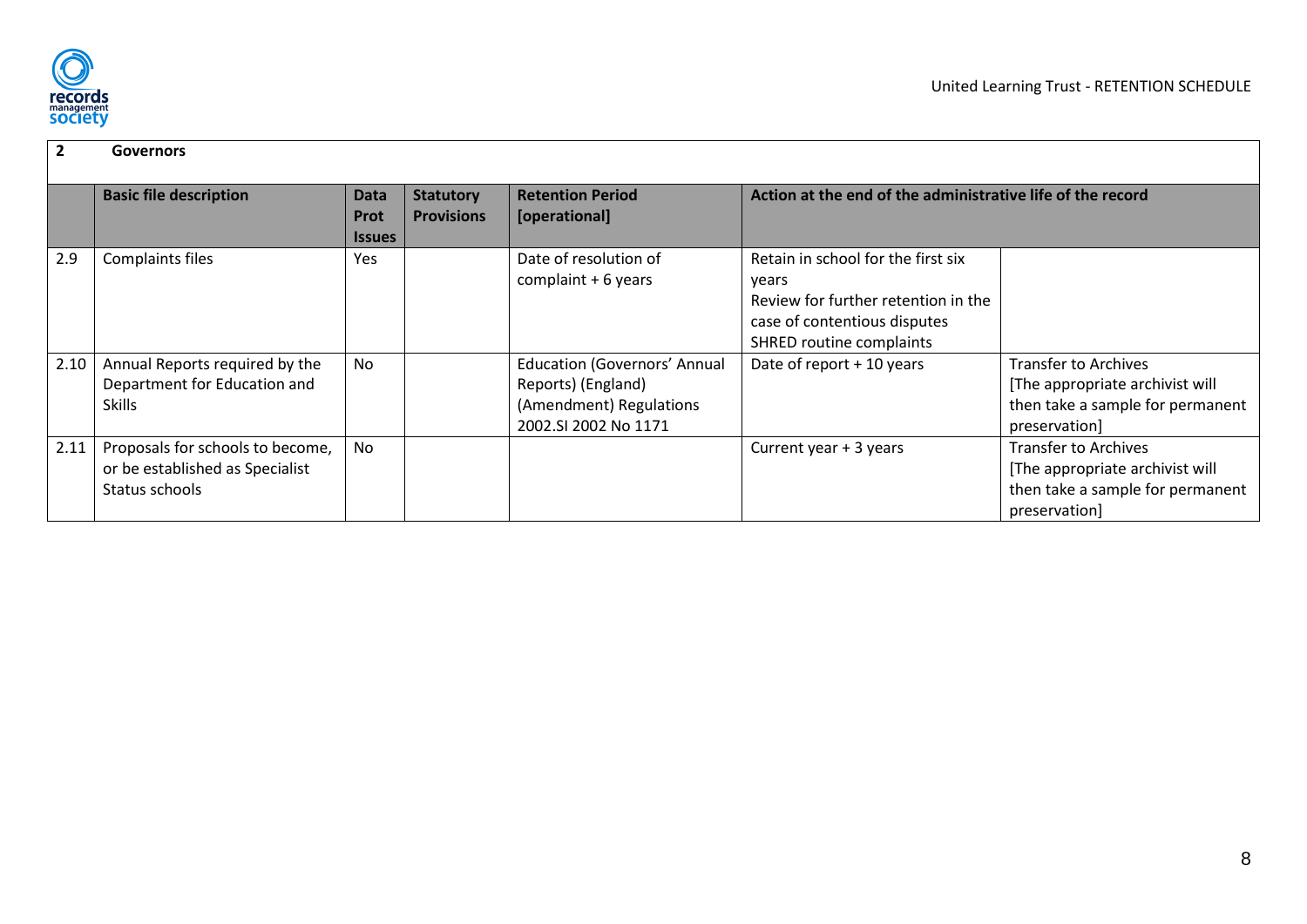

<span id="page-9-3"></span><span id="page-9-2"></span><span id="page-9-1"></span><span id="page-9-0"></span> $\overline{a}$ 

#### **3 Management Basic file description Data Data Data Data Prot Issues Statutory Provisions Retention Period [operational] Action at the end of the administrative life of the record** 3.1 Log Books Service Control of Log Books (Service Control of Log 2  $\vert$  Ves<sup>2</sup> Date of last entry in the book + 6 years Retain in the school for 6 years from the date of the last entry. Transfer to the Archives 3.2 Minutes of the Senior Management Team and other internal administrative bodies  $Yes<sup>1</sup>$  Date of meeting + 5 years Retain in the school for 5 years from meeting Transfer to Archives [The appropriate archivist will then take a sample for permanent preservation] 3.3 Reports made by the head teacher or the management team  $Yes<sup>1</sup>$  | Date of report + 3 years Retain in the school for 3 years from meeting Transfer to Archives [The appropriate archivist will then take a sample for permanent preservation] 3.4 Records created by head teachers, deputy head teachers, heads of year and other members of staff with administrative responsibilities  $Yer<sup>1</sup>$ Closure of file + 6 years **SHRED** 3.5 Correspondence created by head teachers, deputy head teachers, heads of year and other members of staff with administrative responsibilities No Date of correspondence + 3 years **SHRFD** 3.6 Professional development plans Network Network Yes Network Closure + 6 years SHRED 3.7 School development plans No  $\vert$  No  $\vert$  Closure + 6 years Review  $\vert$  Offer to the Archives 3.8 Admissions – if the admission is successful Yes | Admission + 1 year SHRED 3.9  $\vert$  Admissions – if the appeal is unsuccessful  $\vert$  Yes  $\vert$  Yes  $\vert$  Resolution of case + 1 year SHRED  $3.10$  | Admissions – Secondary Schools – Casual  $\vert$  Yes  $\vert$   $\vert$  Current year + 1 year  $\vert$  SHRED 3.11 Proofs of address supplied by parents as part of the admissions process  $Yes$   $|$  Current year + 1 year  $\vert$  SHRED

<span id="page-9-11"></span><span id="page-9-10"></span><span id="page-9-9"></span><span id="page-9-8"></span><span id="page-9-7"></span><span id="page-9-6"></span><span id="page-9-5"></span><span id="page-9-4"></span> $^2$  From January 1<sup>st</sup> 2005 subject access is permitted into unstructured filing systems and log books and other records created within the school containing details about the activities of individual pupils and members of staff will become subject to the Data Protection Act 1998.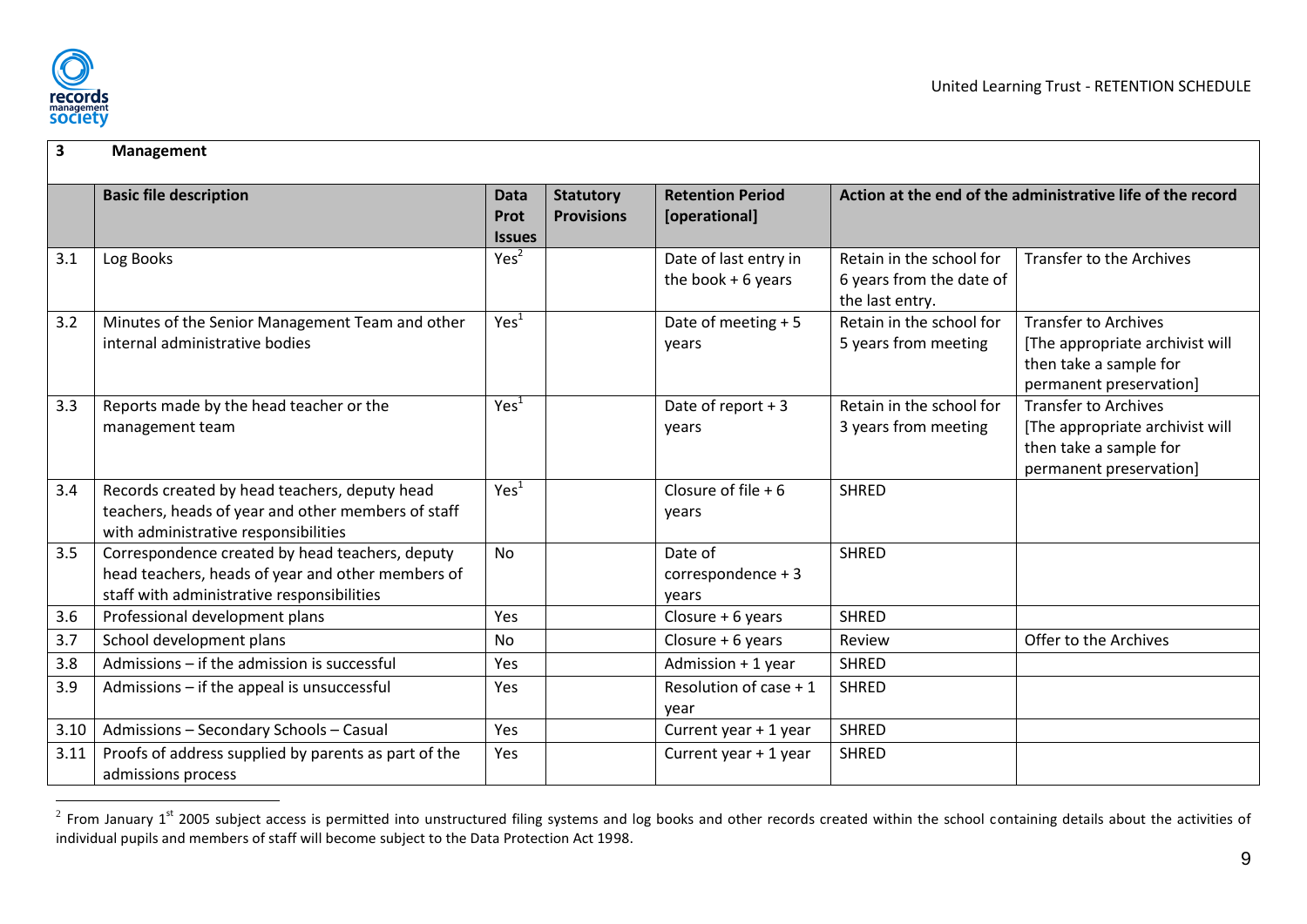

| 4                | <b>Pupils</b>                 |                                      |                                       |                                                                      |                                                                                                                                                                                                                  |                             |
|------------------|-------------------------------|--------------------------------------|---------------------------------------|----------------------------------------------------------------------|------------------------------------------------------------------------------------------------------------------------------------------------------------------------------------------------------------------|-----------------------------|
|                  | <b>Basic file description</b> | <b>Data</b><br>Prot<br><b>Issues</b> | <b>Statutory</b><br><b>Provisions</b> | <b>Retention Period</b><br>[operational]                             | Action at the end of the administrative life of the<br>record                                                                                                                                                    |                             |
| 4.1              | <b>Admission Registers</b>    | Yes                                  |                                       | Date of last entry in the book (or file) + $6$<br>years              | Retain in the school for 6<br>years from the date of the<br>last entry.                                                                                                                                          | Transfer to the<br>Archives |
| 4.2              | Attendance registers          | Yes                                  |                                       | Date of register + 3 years                                           | <b>SHRED</b><br>[If these records are retained<br>electronically any back up<br>copies should be destroyed<br>at the same time]                                                                                  |                             |
| 4.3              | Pupil record cards            | Yes                                  |                                       |                                                                      |                                                                                                                                                                                                                  |                             |
| 4.3a             | Primary<br>$\bullet$          |                                      |                                       | Retain for the time which the pupil remains<br>at the primary school | Transfer to the secondary<br>school (or other primary<br>school) when the child leaves<br>the school. In the case of<br>exclusion it may be<br>appropriate to transfer the<br>record to the Behaviour<br>Service |                             |
| 4.3 <sub>b</sub> | Secondary<br>$\bullet$        |                                      | <b>Limitation Act</b><br>1980         | DOB of the pupil + 25 years <sup>3</sup>                             | <b>SHRED</b>                                                                                                                                                                                                     |                             |
| 4.4              | Pupil files                   | Yes                                  |                                       |                                                                      |                                                                                                                                                                                                                  |                             |

<span id="page-10-4"></span><span id="page-10-3"></span><span id="page-10-2"></span><span id="page-10-1"></span><span id="page-10-0"></span> $\frac{3}{3}$  In the case of exclusion it may be appropriate to transfer the record to the Behaviour Service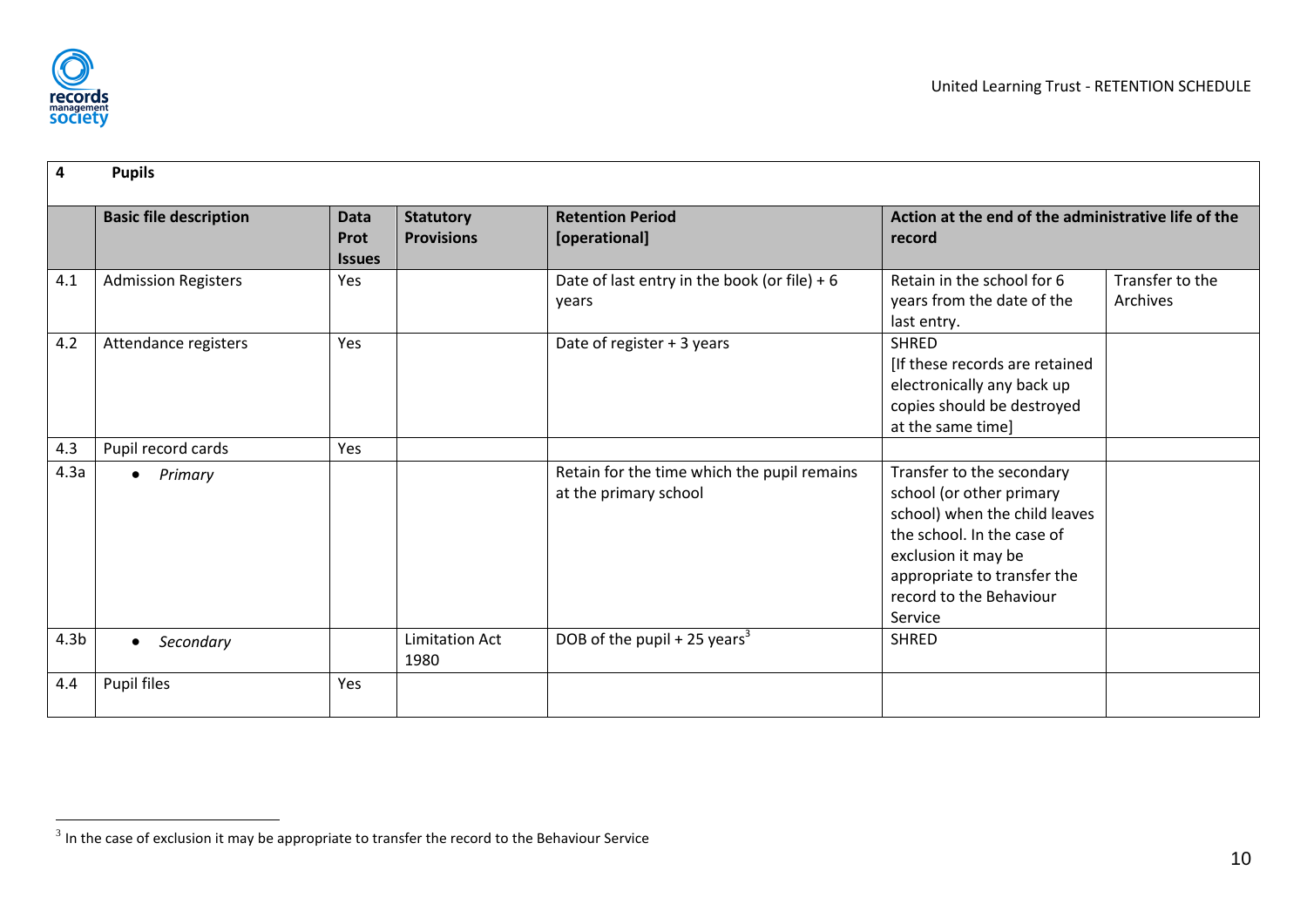

<span id="page-11-3"></span><span id="page-11-2"></span><span id="page-11-1"></span><span id="page-11-0"></span>

| 4                | <b>Pupils</b>                                                                        |                               |                                       |                                                                                                                                                                                                                                                                                                                                                                                                                                                |                                                                                                                                                                                                                         |
|------------------|--------------------------------------------------------------------------------------|-------------------------------|---------------------------------------|------------------------------------------------------------------------------------------------------------------------------------------------------------------------------------------------------------------------------------------------------------------------------------------------------------------------------------------------------------------------------------------------------------------------------------------------|-------------------------------------------------------------------------------------------------------------------------------------------------------------------------------------------------------------------------|
|                  | <b>Basic file description</b>                                                        | Data<br>Prot<br><b>Issues</b> | <b>Statutory</b><br><b>Provisions</b> | <b>Retention Period</b><br>[operational]                                                                                                                                                                                                                                                                                                                                                                                                       | Action at the end of the administrative life of the<br>record                                                                                                                                                           |
| 4.4a             | Primary<br>$\bullet$                                                                 |                               |                                       | Retain for the time which the pupil remains<br>at the primary school                                                                                                                                                                                                                                                                                                                                                                           | Transfer to the secondary<br>school (or other primary<br>school) when the child leaves<br>the school.<br>In the case of exclusion it<br>may be appropriate to<br>transfer the record to the<br><b>Behaviour Service</b> |
| 4.4 <sub>b</sub> | Secondary                                                                            |                               | <b>Limitation Act</b><br>1980         | DOB of the pupil + 25 years <sup>4</sup>                                                                                                                                                                                                                                                                                                                                                                                                       | <b>SHRED</b>                                                                                                                                                                                                            |
| 4.5              | Special Educational Needs files,<br>reviews and Individual<br><b>Education Plans</b> | Yes                           |                                       | DOB of the pupil + 25 years the review<br>NOTE: This retention period is the minimum<br>period that any pupil file should be kept.<br>Some authorities choose to keep SEN files for<br>a longer period of time to defend themselves<br>in a "failure to provide a sufficient education"<br>case. There is an element of business risk<br>analysis involved in any decision to keep the<br>records longer than the minimum retention<br>period. | <b>SHRED</b>                                                                                                                                                                                                            |
| 4.6              | Letters authorising absence                                                          | No                            |                                       | Date of absence + 2 years                                                                                                                                                                                                                                                                                                                                                                                                                      | <b>SHRED</b>                                                                                                                                                                                                            |
| 4.7              | Absence books                                                                        |                               |                                       | Current year + 6 years                                                                                                                                                                                                                                                                                                                                                                                                                         | <b>SHRED</b>                                                                                                                                                                                                            |
| 4.8              | <b>Examination results</b>                                                           | Yes                           |                                       |                                                                                                                                                                                                                                                                                                                                                                                                                                                |                                                                                                                                                                                                                         |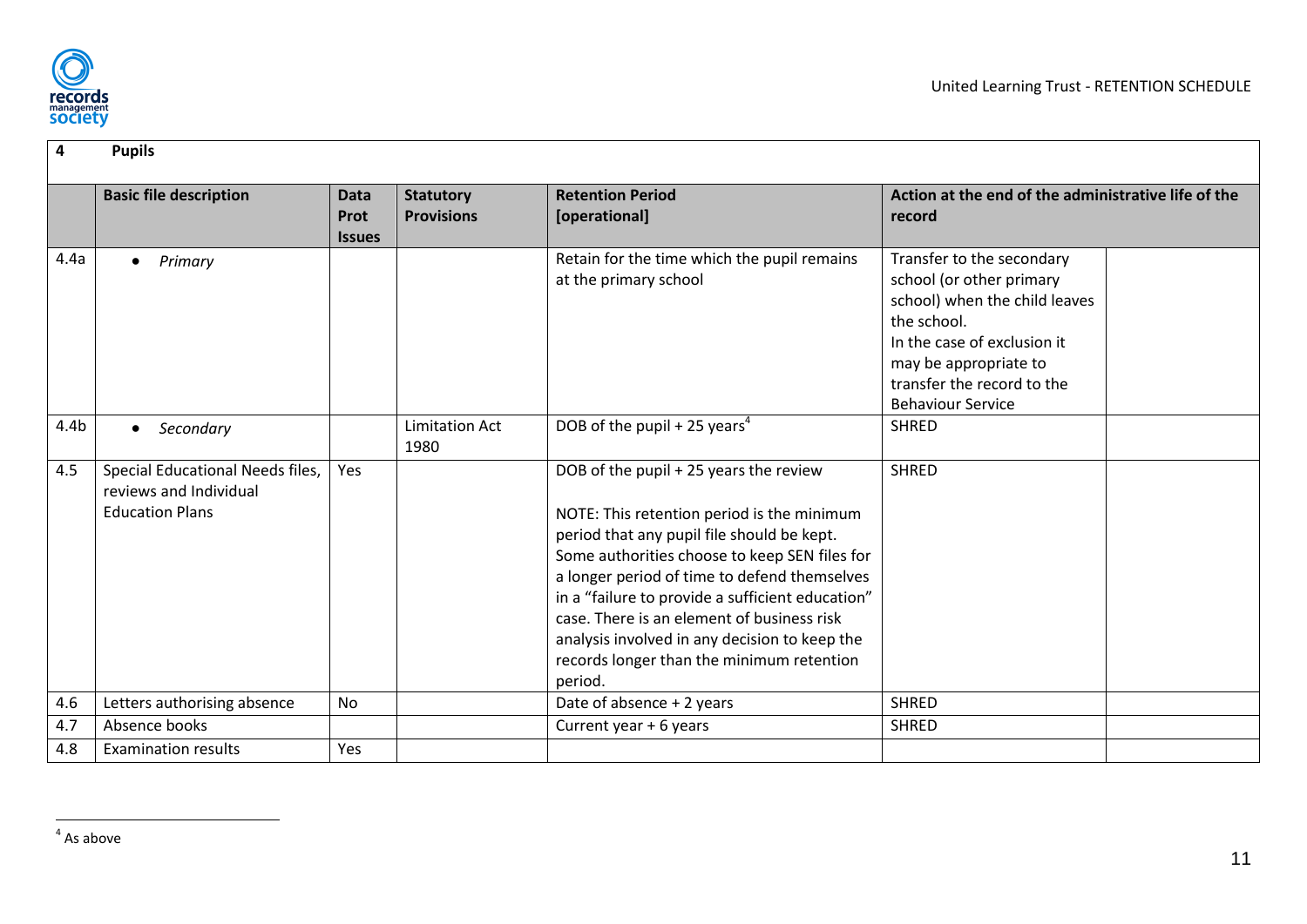

| 4    | <b>Pupils</b>                                                         |                                      |                                                                             |                                          |                                                                                            |                                                                                                            |
|------|-----------------------------------------------------------------------|--------------------------------------|-----------------------------------------------------------------------------|------------------------------------------|--------------------------------------------------------------------------------------------|------------------------------------------------------------------------------------------------------------|
|      | <b>Basic file description</b>                                         | <b>Data</b><br>Prot<br><b>Issues</b> | <b>Statutory</b><br><b>Provisions</b>                                       | <b>Retention Period</b><br>[operational] | Action at the end of the administrative life of the<br>record                              |                                                                                                            |
| 4.8a | Public<br>$\bullet$                                                   | <b>No</b>                            |                                                                             | Year of examinations + 6 years           | <b>SHRED</b>                                                                               | Any certificates left<br>unclaimed should<br>be returned to the<br>appropriate<br><b>Examination Board</b> |
| 4.8b | Internal examination<br>results                                       | Yes                                  |                                                                             | Current year $+5$ years <sup>5</sup>     | <b>SHRED</b>                                                                               |                                                                                                            |
| 4.9  | Any other records created in<br>the course of contact with<br>pupils  | Yes/No                               |                                                                             | Current year + 3 years                   | Review at the end of 3 years<br>and either allocate a further<br>retention period or SHRED |                                                                                                            |
| 4.10 | Statement maintained under<br>The Education Act 1996 -<br>Section 324 | Yes                                  | <b>Special Educational</b><br>Needs and<br>Disability Act 2001<br>Section 1 | $DOB + 30 years$                         | SHRED unless legal action is<br>pending                                                    |                                                                                                            |
| 4.11 | Proposed statement or<br>amended statement                            | Yes                                  | <b>Special Educational</b><br>Needs and<br>Disability Act 2001<br>Section 1 | $DOB + 30 years$                         | SHRED unless legal action is<br>pending                                                    |                                                                                                            |
| 4.12 | Advice and information to<br>parents regarding educational<br>needs   | Yes                                  | <b>Special Educational</b><br>Needs and<br>Disability Act 2001<br>Section 2 | Closure + 12 years                       | SHRED unless legal action is<br>pending                                                    |                                                                                                            |

<span id="page-12-3"></span><span id="page-12-2"></span><span id="page-12-1"></span><span id="page-12-0"></span> 5 If these records are retained on the pupil file or in their National Record of Achievement they need only be kept for as long as operationally necessary.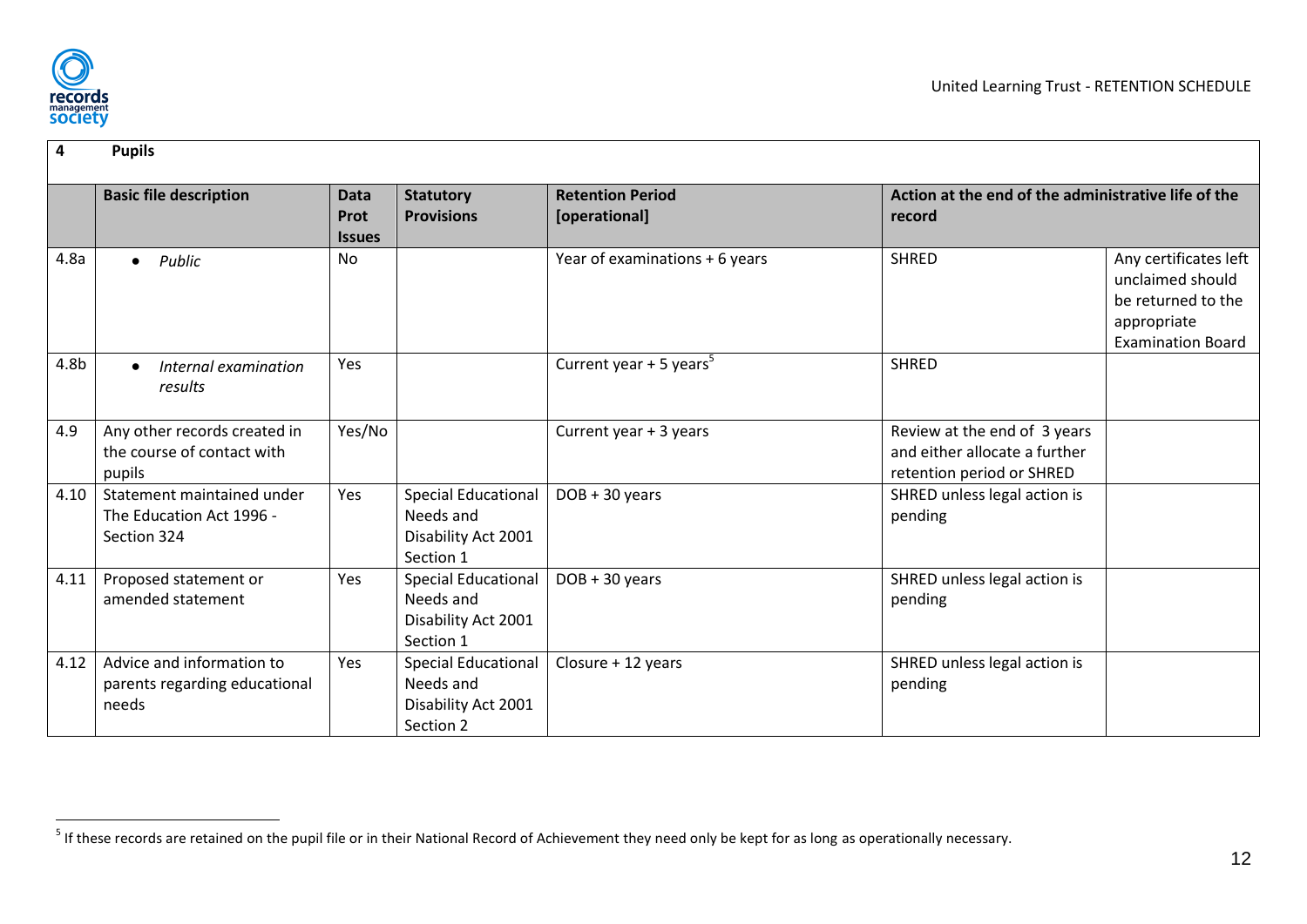

| 4    | <b>Pupils</b>                                                                                                                            |                                      |                                                                                                              |                                                                                                                                                                                              |                                                               |                             |
|------|------------------------------------------------------------------------------------------------------------------------------------------|--------------------------------------|--------------------------------------------------------------------------------------------------------------|----------------------------------------------------------------------------------------------------------------------------------------------------------------------------------------------|---------------------------------------------------------------|-----------------------------|
|      | <b>Basic file description</b>                                                                                                            | <b>Data</b><br>Prot<br><b>Issues</b> | <b>Statutory</b><br><b>Provisions</b>                                                                        | <b>Retention Period</b><br>[operational]                                                                                                                                                     | Action at the end of the administrative life of the<br>record |                             |
| 4.13 | <b>Accessibility Strategy</b>                                                                                                            | Yes                                  | <b>Special Educational</b><br>Needs and<br>Disability Act 2001<br>Section 14                                 | Closure + 12 years                                                                                                                                                                           | SHRED unless legal action is<br>pending                       |                             |
| 4.14 | <b>Children's SEN Files</b>                                                                                                              | Yes                                  |                                                                                                              | DOB of pupil + 25 years then review $-$ it may<br>be appropriate to add an additional retention<br>period in certain cases                                                                   | SHRED unless legal action is<br>pending                       |                             |
| 4.15 | Parental permission slips for<br>school trips - where there has<br>been no major incident                                                | Yes                                  |                                                                                                              | Conclusion of the trip                                                                                                                                                                       | <b>SHRED</b>                                                  |                             |
| 4.16 | Parental permission slips for<br>school trips - where there has<br>been a major incident                                                 | Yes                                  | <b>Limitation Act</b><br>1980                                                                                | DOB of the pupil involved in the incident + 25<br>years<br>The permission slips for all pupils on the trip<br>need to be retained to show that the rules<br>had been followed for all pupils | <b>SHRED</b>                                                  |                             |
| 4.17 | Records created by schools to<br>obtain approval to run an<br><b>Educational Visit outside the</b><br><b>Classroom - Primary Schools</b> | $\mathsf{N}$                         | 3 part supplement<br>to the Health &<br>Safety of Pupils on<br><b>Educational Visits</b><br>(HASPEV) (1998). | Date of visit + 14 years <sup>6</sup>                                                                                                                                                        | $\mathsf{N}$                                                  | SHRED or delete<br>securely |
| 4.18 | Records created by schools to<br>obtain approval to run an<br>Educational Visit outside the<br>Classroom - Secondary Schools             | $\mathsf{N}$                         | 3 part supplement<br>to the Health &<br>Safety of Pupils on<br><b>Educational Visits</b><br>(HASPEV) (1998). | Date of visit + 10 years <sup>7</sup>                                                                                                                                                        | $\mathsf{N}$                                                  | SHRED or delete<br>securely |

<span id="page-13-5"></span><span id="page-13-4"></span><span id="page-13-3"></span><span id="page-13-2"></span><span id="page-13-1"></span><span id="page-13-0"></span> 6 This retention period has been set in agreement with the Safeguarding Children's Officer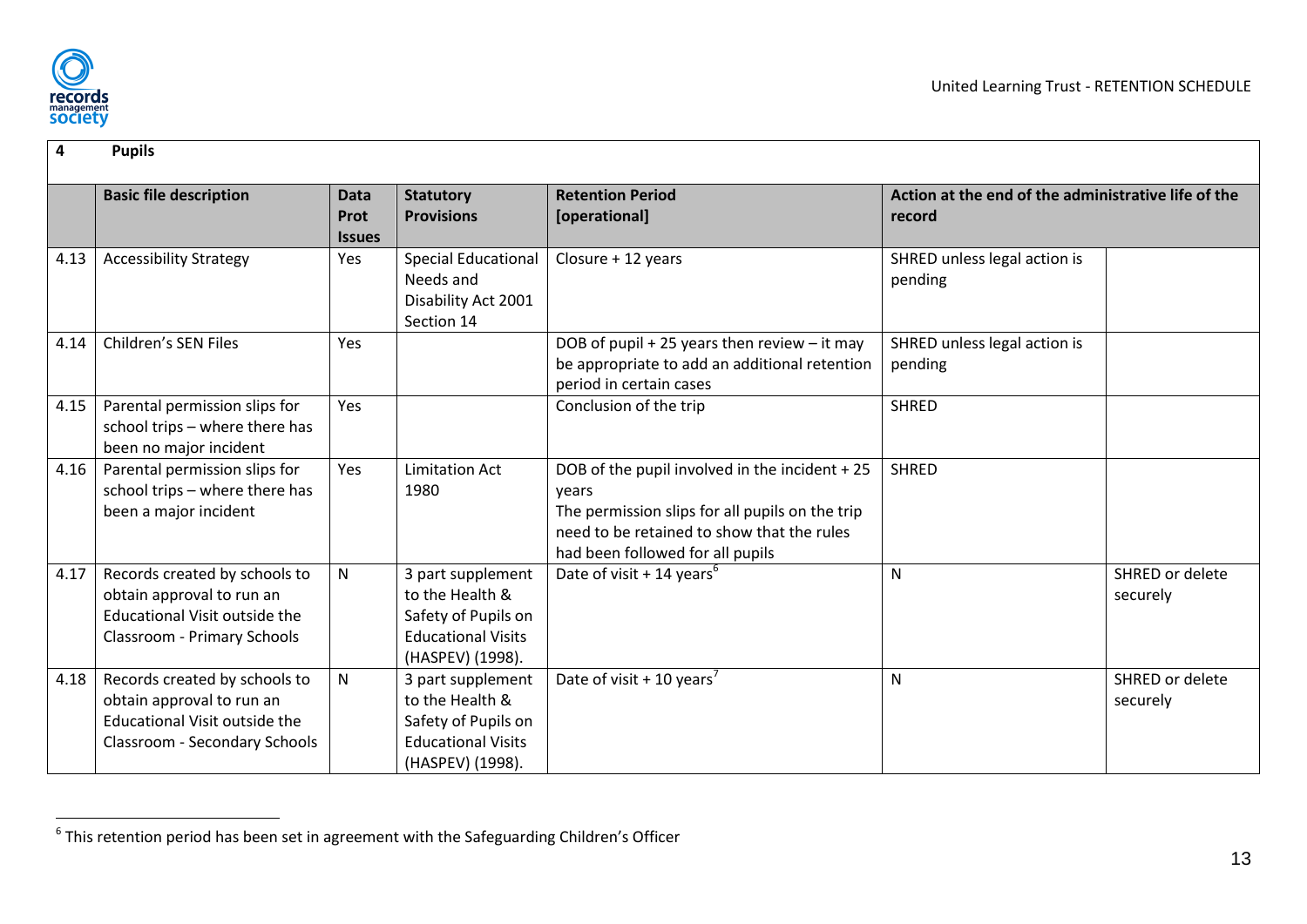

#### **4 Pupils Basic file description Data Prot Issues Statutory Provisions Retention Period [operational] Action at the end of the administrative life of the record** 4.19 | Walking Bus registers | Yes | Yes | Date of register + 3 years This takes into account the fact that if there is an incident requiring an accident report the register will be submitted with the accident report and kept for the period of time required for accident reporting **SHRED** [If these records are retained electronically any back up copies should be destroyed at the same time]

<span id="page-14-7"></span><span id="page-14-6"></span><span id="page-14-5"></span><span id="page-14-4"></span><span id="page-14-3"></span><span id="page-14-2"></span><span id="page-14-1"></span><span id="page-14-0"></span>

|     | <b>Curriculum</b>             |                                      |                                       |                                          |                                                                                                                       |
|-----|-------------------------------|--------------------------------------|---------------------------------------|------------------------------------------|-----------------------------------------------------------------------------------------------------------------------|
|     | <b>Basic file description</b> | <b>Data</b><br>Prot<br><b>Issues</b> | <b>Statutory</b><br><b>Provisions</b> | <b>Retention Period</b><br>[operational] | Action at the end of the administrative life of the record                                                            |
| 5.1 | Curriculum<br>development     | No                                   |                                       | Current year $+6$<br>years               | <b>SHRED</b>                                                                                                          |
| 5.2 | Curriculum returns            | <b>No</b>                            |                                       | Current year $+3$<br>years               | <b>SHRED</b>                                                                                                          |
| 5.3 | School syllabus               | <b>No</b>                            |                                       | Current year $+1$<br>year                | It may be appropriate to review these records at the end of each year and allocate a new<br>retention period or SHRED |
| 5.4 | Schemes of work               | <b>No</b>                            |                                       | Current year $+1$<br>year                | It may be appropriate to review these records at the end of each year and allocate a new<br>retention period or SHRED |
| 5.5 | Timetable                     | No                                   |                                       | Current year $+1$<br>year                | It may be appropriate to review these records at the end of each year and allocate a new<br>retention period or SHRED |
| 5.6 | Class record books            | No                                   |                                       | Current year $+1$<br>year                | It may be appropriate to review these records at the end of each year and allocate a new<br>retention period or SHRED |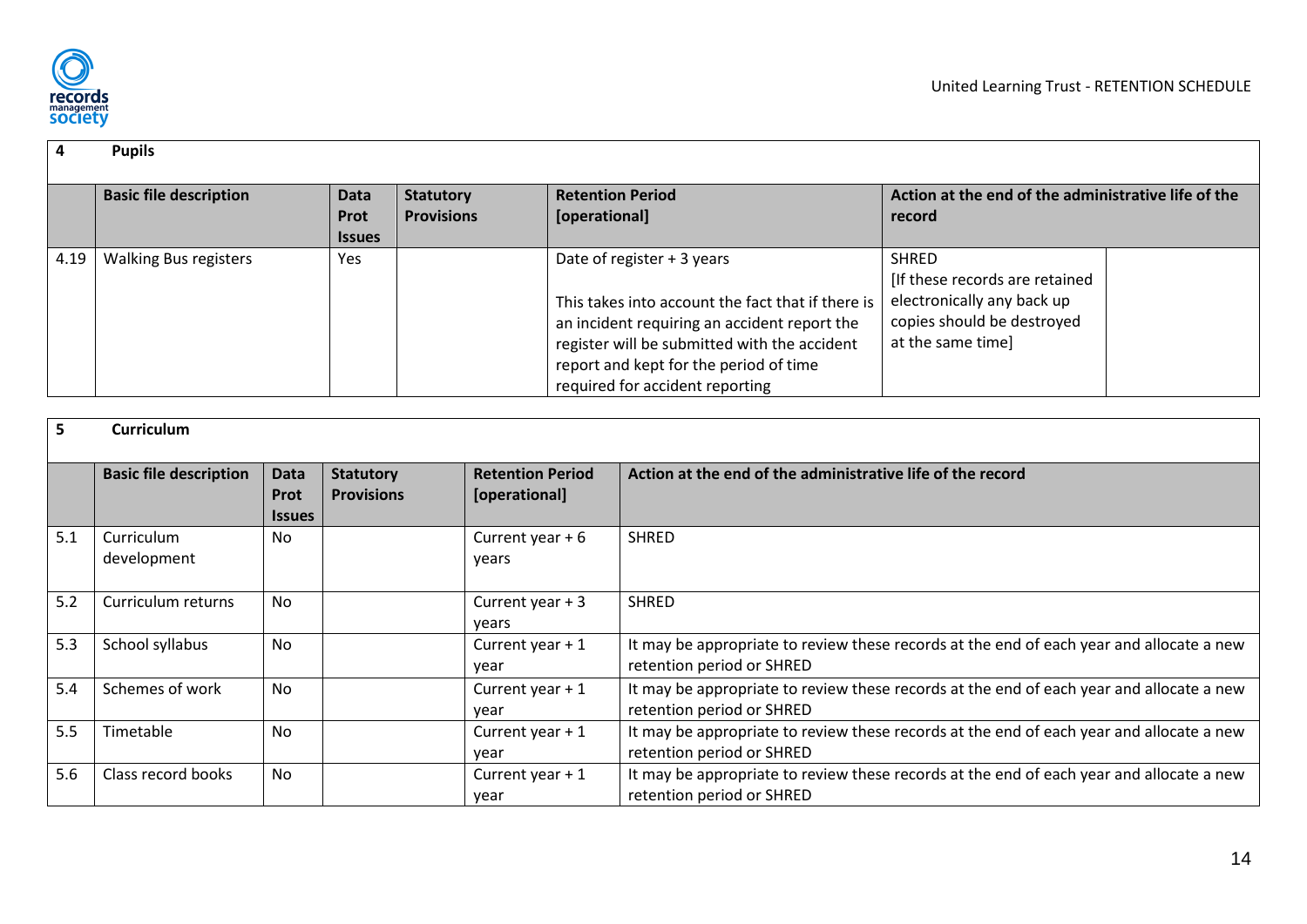

| 5    | <b>Curriculum</b>             |                                      |                                       |                                          |                                                                                                                       |
|------|-------------------------------|--------------------------------------|---------------------------------------|------------------------------------------|-----------------------------------------------------------------------------------------------------------------------|
|      | <b>Basic file description</b> | Data<br><b>Prot</b><br><b>Issues</b> | <b>Statutory</b><br><b>Provisions</b> | <b>Retention Period</b><br>[operational] | Action at the end of the administrative life of the record                                                            |
| 5.7  | Mark Books                    | No                                   |                                       | Current year $+1$<br>year                | It may be appropriate to review these records at the end of each year and allocate a new<br>retention period or SHRED |
| 5.8  | Record of homework<br>set     | No                                   |                                       | Current year $+1$<br>year                | It may be appropriate to review these records at the end of each year and allocate a new<br>retention period or SHRED |
| 5.9  | Pupils' work                  | No                                   |                                       | Current year $+1$<br>year                | It may be appropriate to review these records at the end of each year and allocate a new<br>retention period or SHRED |
| 5.10 | Examination results           | Yes                                  |                                       | Current year $+6$<br>years               | <b>SHRED</b>                                                                                                          |
| 5.11 | <b>SATS records</b>           | Yes                                  |                                       | Current year $+6$<br>years               | <b>SHRED</b>                                                                                                          |
| 5.12 | PAN reports                   | Yes                                  |                                       | Current year $+6$<br>years               | <b>SHRED</b>                                                                                                          |
| 5.13 | Value added records           | Yes                                  |                                       | Current year $+6$<br>years               | <b>SHRED</b>                                                                                                          |

<span id="page-15-11"></span><span id="page-15-10"></span><span id="page-15-9"></span><span id="page-15-8"></span><span id="page-15-7"></span><span id="page-15-6"></span><span id="page-15-5"></span><span id="page-15-4"></span><span id="page-15-3"></span><span id="page-15-2"></span><span id="page-15-1"></span><span id="page-15-0"></span>

| 6   | <b>Personnel Records held in Schools</b>                     |                                             |                              |                                          |                                                                  |  |  |  |  |
|-----|--------------------------------------------------------------|---------------------------------------------|------------------------------|------------------------------------------|------------------------------------------------------------------|--|--|--|--|
|     | <b>Basic file description</b>                                | <b>Data</b><br><b>Prot</b><br><b>Issues</b> | <b>Statutory Provisions</b>  | <b>Retention Period</b><br>[operational] | Action at the end of<br>the administrative life<br>of the record |  |  |  |  |
| 6.1 | Timesheets, sick pay                                         | Yes                                         | <b>Financial Regulations</b> | Current year $+6$ years                  | <b>SHRED</b>                                                     |  |  |  |  |
| 6.2 | <b>Staff Personal files</b>                                  | Yes                                         |                              | Termination + 7 years                    | <b>SHRED</b>                                                     |  |  |  |  |
| 6.3 | Interview notes and recruitment<br>records                   | Yes                                         |                              | Date of interview + 6 months             | <b>SHRED</b>                                                     |  |  |  |  |
| 6.4 | Pre-employment vetting information<br>(including CRB checks) | No                                          | CRB guidelines               | Date of check + 6 months                 | <b>SHRED</b><br>[by the designated<br>member of staff            |  |  |  |  |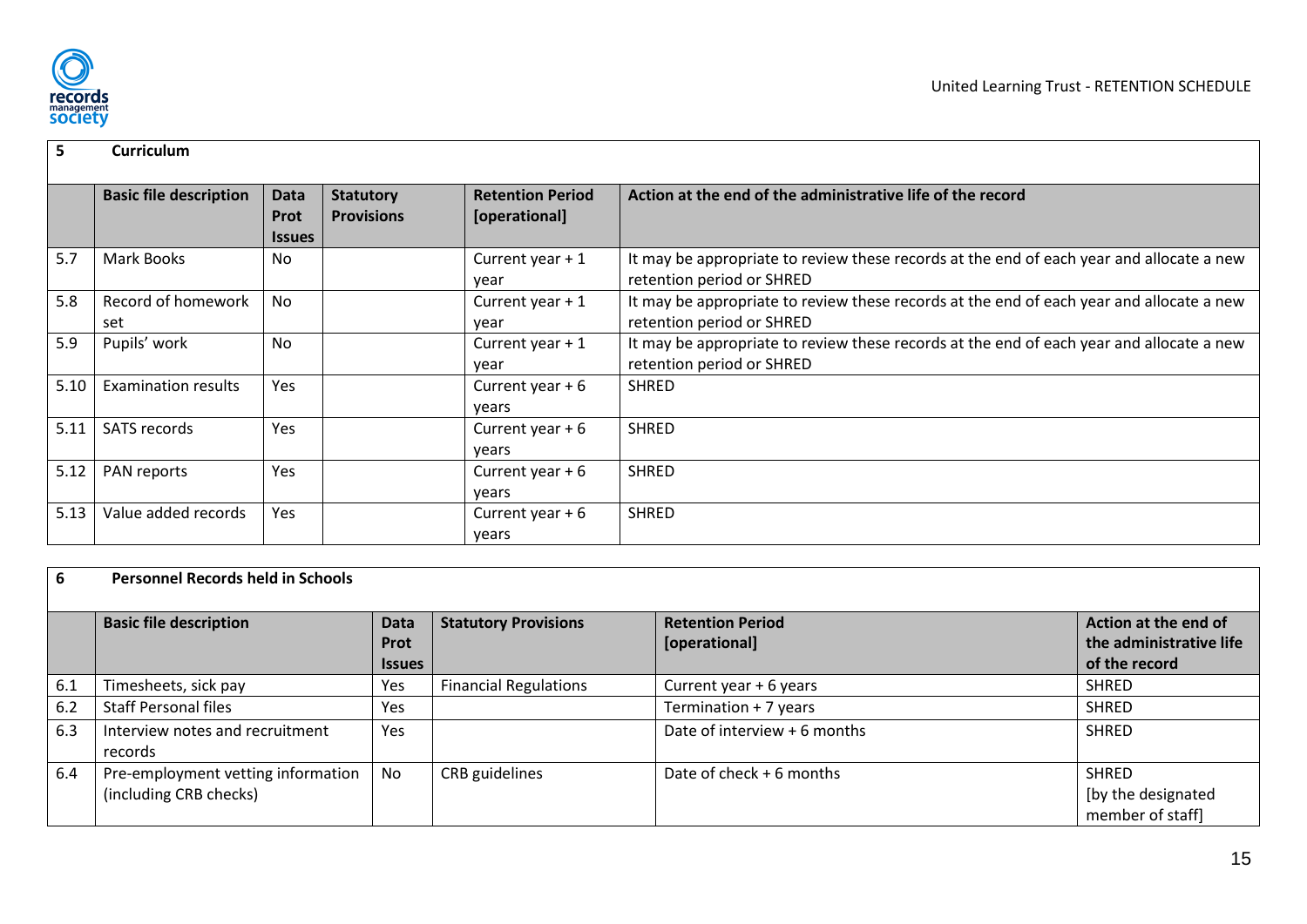

| 6                | <b>Personnel Records held in Schools</b> |               |                                |                                                                                                                 |                         |
|------------------|------------------------------------------|---------------|--------------------------------|-----------------------------------------------------------------------------------------------------------------|-------------------------|
|                  | <b>Basic file description</b>            | <b>Data</b>   | <b>Statutory Provisions</b>    | <b>Retention Period</b>                                                                                         | Action at the end of    |
|                  |                                          | Prot          |                                | [operational]                                                                                                   | the administrative life |
|                  |                                          | <b>Issues</b> |                                |                                                                                                                 | of the record           |
| 6.5              | Disciplinary proceedings:                | Yes           |                                | Where the warning relates to child protection issues see 1.2. If the disciplinary proceedings relate to a child |                         |
|                  |                                          |               |                                | protection matter please contact your safeguarding children officer for further advice.                         |                         |
| 6.5a             | oral warning<br>$\bullet$                |               |                                | Date of warning $+6$ months                                                                                     | SHRED <sup>7</sup>      |
| 6.5 <sub>b</sub> | written warning - level one              |               |                                | Date of warning + 6 months                                                                                      | <b>SHRED</b>            |
| 6.5c             | written warning - level two              |               |                                | Date of warning + 12 months                                                                                     | <b>SHRED</b>            |
| 6.5d             | final warning                            |               |                                | Date of warning + 18 months                                                                                     | <b>SHRED</b>            |
| 6.5e             | case not found                           |               |                                | If child protection related please see 1.2 otherwise shred                                                      | <b>SHRED</b>            |
|                  |                                          |               |                                | immediately at the conclusion of the case                                                                       |                         |
| 6.6              | Records relating to accident/injury at   | Yes           |                                | Date of incident + 12 years                                                                                     | <b>SHRED</b>            |
|                  | work                                     |               |                                | In the case of serious accidents a further retention period                                                     |                         |
|                  |                                          |               |                                | will need to be applied                                                                                         |                         |
| 6.7              | Annual appraisal/assessment records      | <b>No</b>     |                                | Current year + 5 years                                                                                          | <b>SHRED</b>            |
| 6.8              | Salary cards                             | Yes           |                                | Last date of employment + 85 years                                                                              | <b>SHRED</b>            |
| 6.9              | Maternity pay records                    | Yes           | <b>Statutory Maternity Pay</b> | Current year, +3yrs                                                                                             | <b>SHRED</b>            |
|                  |                                          |               | (General) Regulations 1986     |                                                                                                                 |                         |
|                  |                                          |               | (SI 1986/1960), revised 1999   |                                                                                                                 |                         |
|                  |                                          |               | (SI 1999/567)                  |                                                                                                                 |                         |
| 6.10             | Records held under Retirement            | Yes           |                                | Current year + 6 years                                                                                          | <b>SHRED</b>            |
|                  | <b>Benefits Schemes (Information</b>     |               |                                |                                                                                                                 |                         |
|                  | Powers) Regulations 1995                 |               |                                |                                                                                                                 |                         |
| 6.11             | Proofs of identity collected as part of  | Yes           |                                | Where possible these should be checked and a note kept                                                          |                         |
|                  | the process of checking "portable"       |               |                                | of what was seen and what has been checked. If it is felt                                                       |                         |
|                  | enhanced CRB disclosure                  |               |                                | necessary to keep copy documentation then this should                                                           |                         |
|                  |                                          |               |                                | be placed on the member of staff's personal file.                                                               |                         |

The sum to the set of  $\overline{a}$  if this is placed on a personal file it must be weeded from the file.

<span id="page-16-6"></span><span id="page-16-5"></span><span id="page-16-4"></span><span id="page-16-3"></span><span id="page-16-2"></span><span id="page-16-1"></span><span id="page-16-0"></span>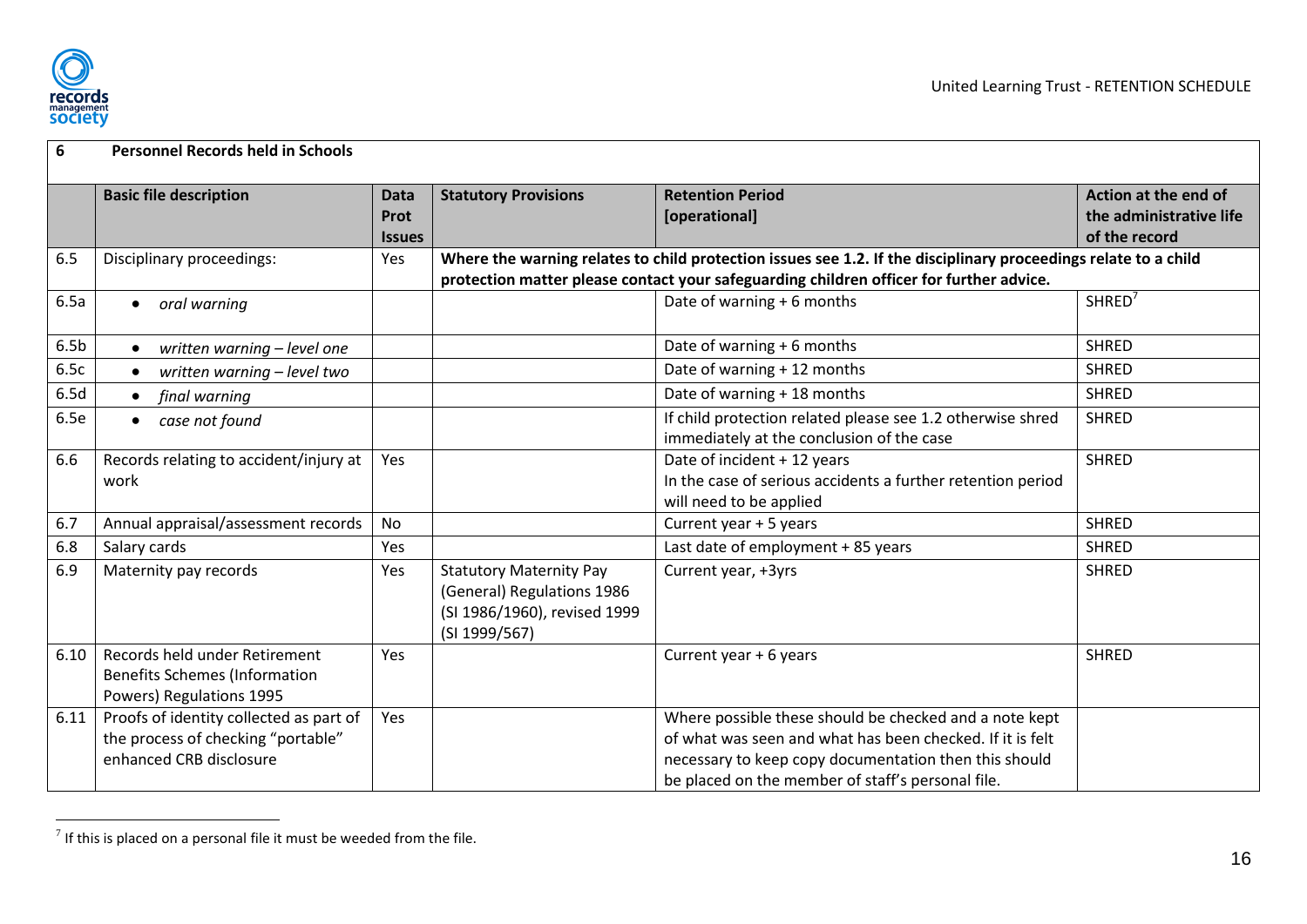

| $\overline{7}$   | <b>Health and Safety</b>                                                                                            |                                      |                                                                                                                                                       |                                                                                                      |                                                                  |
|------------------|---------------------------------------------------------------------------------------------------------------------|--------------------------------------|-------------------------------------------------------------------------------------------------------------------------------------------------------|------------------------------------------------------------------------------------------------------|------------------------------------------------------------------|
|                  | <b>Basic file description</b>                                                                                       | <b>Data</b><br>Prot<br><b>Issues</b> | <b>Statutory Provisions</b>                                                                                                                           | <b>Retention Period</b><br>[operational]                                                             | Action at the end of the<br>administrative life of the<br>record |
| 7.1              | <b>Accessibility Plans</b>                                                                                          |                                      | <b>Disability Discrimination Act</b>                                                                                                                  | Current year + 6 years                                                                               | <b>SHRED</b>                                                     |
| 7.2              | <b>Accident Reporting</b>                                                                                           |                                      | Social Security (Claims and Payments)<br>Regulations 1979 Regulation 25. Social<br>Security Administration Act 1992 Section 8.<br>Limitation Act 1980 |                                                                                                      |                                                                  |
| 7.2a             | <b>Adults</b><br>$\bullet$                                                                                          | Yes                                  |                                                                                                                                                       | Date of incident + 7 years                                                                           | <b>SHRED</b>                                                     |
| 7.2 <sub>b</sub> | Children                                                                                                            | Yes                                  |                                                                                                                                                       | DOB of child $+25$ years <sup>8</sup>                                                                | <b>SHRED</b>                                                     |
| 7.3              | <b>COSHH</b>                                                                                                        |                                      |                                                                                                                                                       | Current year + 10 years [where<br>appropriate an additional<br>retention period may be<br>allocated] | <b>SHRED</b>                                                     |
| 7.4              | Incident reports                                                                                                    | Yes                                  |                                                                                                                                                       | Current year + 20 years                                                                              | <b>SHRED</b>                                                     |
| 7.5              | <b>Policy Statements</b>                                                                                            |                                      |                                                                                                                                                       | Date of expiry + 1 year                                                                              | <b>SHRED</b>                                                     |
| 7.6              | <b>Risk Assessments</b>                                                                                             |                                      |                                                                                                                                                       | Current year + 3 years                                                                               | <b>SHRED</b>                                                     |
| 7.7              | Process of monitoring of areas where<br>employees and persons are likely to have<br>become in contact with asbestos |                                      |                                                                                                                                                       | Last action + 40 years                                                                               | <b>SHRED</b>                                                     |
| 7.8              | Process of monitoring of areas where<br>employees and persons are likely to have<br>come in contact with radiation  |                                      |                                                                                                                                                       | Last action $+50$ years                                                                              | <b>SHRED</b>                                                     |
| 7.9              | Fire Precautions log books                                                                                          |                                      |                                                                                                                                                       | Current year + 6 years                                                                               | <b>SHRED</b>                                                     |

<span id="page-17-9"></span><span id="page-17-8"></span><span id="page-17-7"></span><span id="page-17-6"></span><span id="page-17-5"></span><span id="page-17-4"></span><span id="page-17-3"></span><span id="page-17-2"></span><span id="page-17-1"></span><span id="page-17-0"></span> $^8$  A child may make a claim for negligence for 7 years from their 18<sup>th</sup> birthday. To ensure that all records are kept until the pupil reaches the age of 25 this retention period has been applied.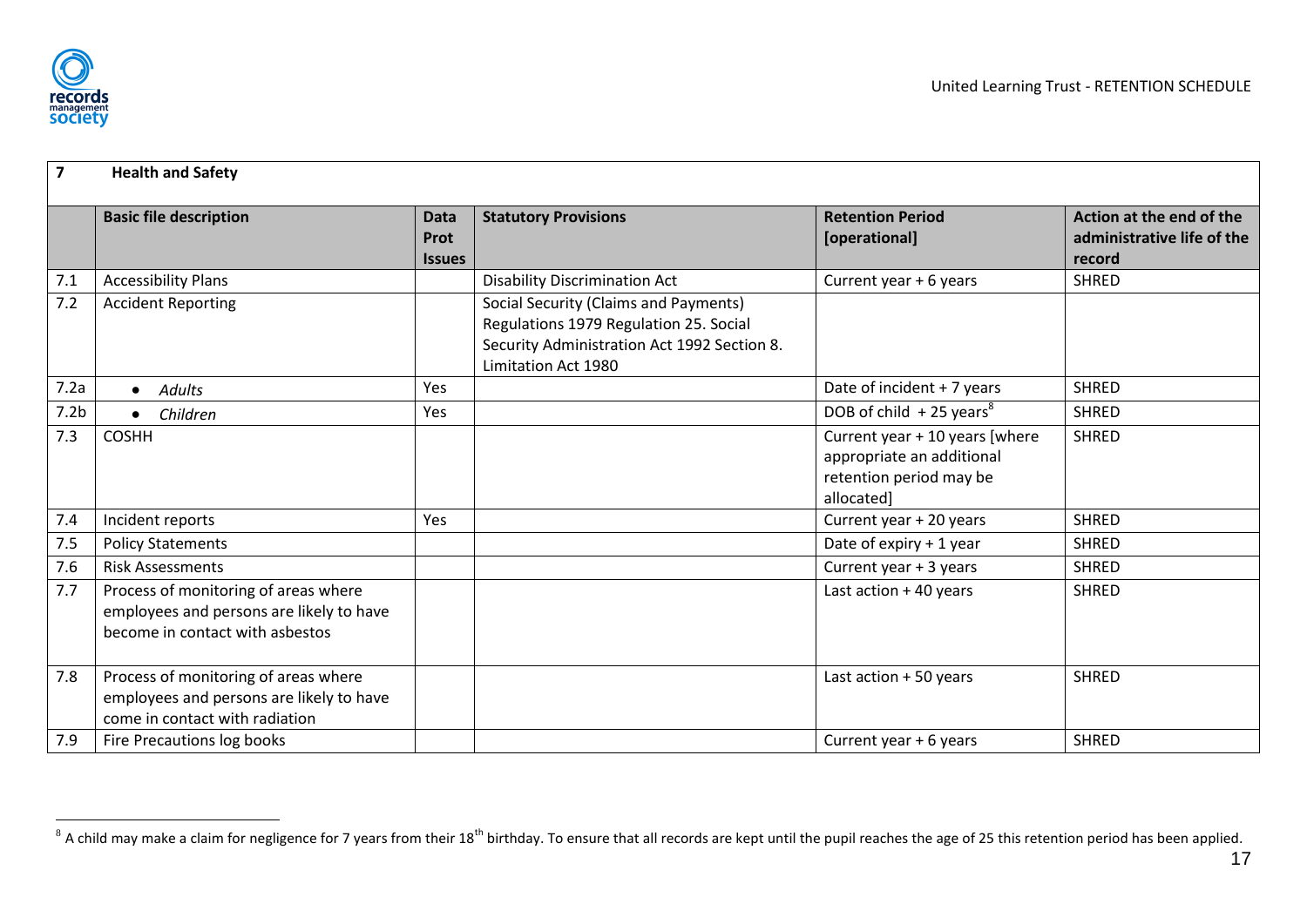

<span id="page-18-8"></span><span id="page-18-7"></span><span id="page-18-6"></span><span id="page-18-5"></span><span id="page-18-4"></span><span id="page-18-3"></span><span id="page-18-2"></span><span id="page-18-1"></span><span id="page-18-0"></span>

| 8   | Administrative                   |                      |                   |                         |                                                            |                                             |
|-----|----------------------------------|----------------------|-------------------|-------------------------|------------------------------------------------------------|---------------------------------------------|
|     | <b>Basic file description</b>    | <b>Data</b>          | <b>Statutory</b>  | <b>Retention Period</b> | Action at the end of the administrative life of the record |                                             |
|     |                                  | Prot                 | <b>Provisions</b> | [operational]           |                                                            |                                             |
|     |                                  | <i><b>Issues</b></i> |                   |                         |                                                            |                                             |
| 8.1 |                                  |                      |                   | Closure of the school   | <b>SHRED</b>                                               |                                             |
|     | Employer's Liability certificate |                      |                   | +40 years               |                                                            |                                             |
| 8.2 | Inventories of equipment and     |                      |                   | Current year $+6$ years | <b>SHRED</b>                                               |                                             |
|     | furniture                        |                      |                   |                         |                                                            |                                             |
| 8.3 | General file series              |                      |                   | Current year + 5 years  | Review to see whether a further                            | <b>Transfer to Archives</b>                 |
|     |                                  |                      |                   |                         | retention period is required                               | [The appropriate archivist will then take a |
|     |                                  |                      |                   |                         |                                                            | sample for permanent preservation]          |
| 8.4 | School brochure or               |                      |                   | Current year + 3 years  |                                                            | <b>Transfer to Archives</b>                 |
|     | prospectus                       |                      |                   |                         |                                                            | [The appropriate archivist will then take a |
|     |                                  |                      |                   |                         |                                                            | sample for permanent preservation]          |
| 8.5 | <b>Circulars</b>                 |                      |                   | Current year + 1 year   | <b>SHRED</b>                                               |                                             |
|     | (staff/parents/pupils)           |                      |                   |                         |                                                            |                                             |
| 8.6 | Newsletters, ephemera            |                      |                   | Current year + 1 year   | Review to see whether a further                            | <b>Transfer to Archives</b>                 |
|     |                                  |                      |                   |                         | retention period is required                               | [The appropriate archivist will then take a |
|     |                                  |                      |                   |                         |                                                            | sample for permanent preservation]          |
| 8.7 | Visitors book                    |                      |                   | Current year + 2 years  | Review to see whether a further                            | <b>Transfer to Archives</b>                 |
|     |                                  |                      |                   |                         | retention period is required                               | [The appropriate archivist will then take a |
|     |                                  |                      |                   |                         |                                                            | sample for permanent preservation]          |
| 8.8 | PTA/Old Pupils Associations      |                      |                   | Current year + 6 years  | Review to see whether a further                            | <b>Transfer to Archives</b>                 |
|     |                                  |                      |                   |                         | retention period is required                               | [The appropriate archivist will then take a |
|     |                                  |                      |                   |                         |                                                            | sample for permanent preservation]          |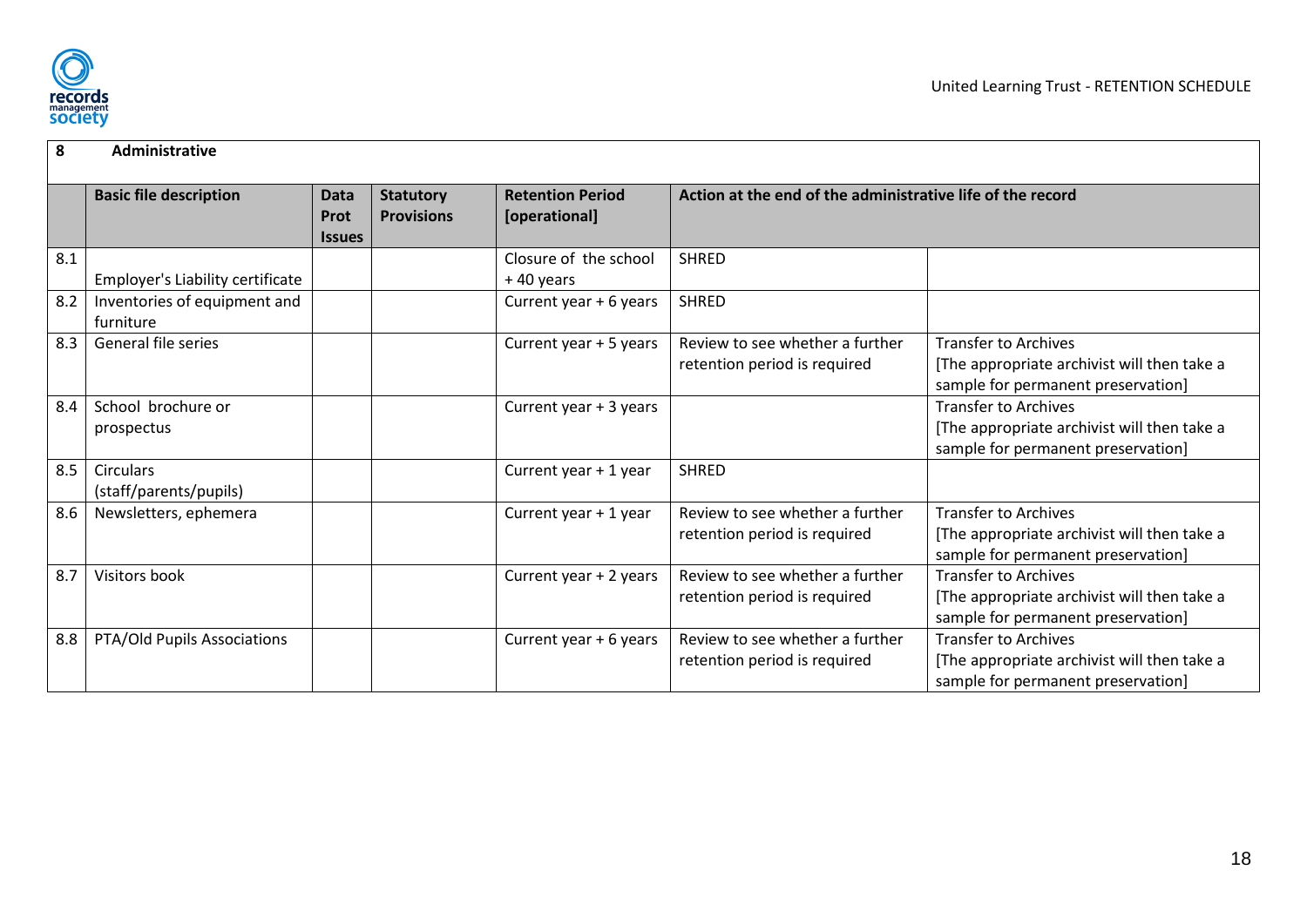

<span id="page-19-13"></span><span id="page-19-12"></span><span id="page-19-11"></span><span id="page-19-10"></span><span id="page-19-9"></span><span id="page-19-8"></span><span id="page-19-7"></span><span id="page-19-6"></span><span id="page-19-5"></span><span id="page-19-4"></span><span id="page-19-3"></span><span id="page-19-2"></span><span id="page-19-1"></span><span id="page-19-0"></span>

| 9                | <b>Finance</b>                                                              |                                             |                                       |                                            |                                                                    |                                                                                                                     |  |  |  |
|------------------|-----------------------------------------------------------------------------|---------------------------------------------|---------------------------------------|--------------------------------------------|--------------------------------------------------------------------|---------------------------------------------------------------------------------------------------------------------|--|--|--|
|                  | <b>Basic file description</b>                                               | <b>Data</b><br>Prot<br><i><b>Issues</b></i> | <b>Statutory</b><br><b>Provisions</b> | <b>Retention Period</b><br>[operational]   | Action at the end of the administrative life of the record         |                                                                                                                     |  |  |  |
| 9.1              | <b>Annual Accounts</b>                                                      |                                             | Financial<br>Regulations              | Current year + 6 years                     |                                                                    | Offer to the Archives                                                                                               |  |  |  |
| 9.2              | Loans and grants                                                            |                                             | Financial<br>Regulations              | Date of last payment<br>on loan + 12 years | Review to see whether a<br>further retention period is<br>required | <b>Transfer to Archives</b><br>[The appropriate archivist will then<br>take a sample for permanent<br>preservation] |  |  |  |
| 9.3              | Contracts                                                                   |                                             |                                       |                                            |                                                                    |                                                                                                                     |  |  |  |
| 9.3a             | under seal<br>$\bullet$                                                     |                                             |                                       | Contract completion<br>$date + 12 years$   | <b>SHRED</b>                                                       |                                                                                                                     |  |  |  |
| 9.3 <sub>b</sub> | under signature<br>$\bullet$                                                |                                             |                                       | Contract completion<br>$date + 6 years$    | <b>SHRED</b>                                                       |                                                                                                                     |  |  |  |
| 9.3c             | monitoring records                                                          |                                             |                                       | Current year + 2 years                     | <b>SHRED</b>                                                       |                                                                                                                     |  |  |  |
| 9.4              | Copy orders                                                                 |                                             |                                       | Current year + 2 years                     | <b>SHRED</b>                                                       |                                                                                                                     |  |  |  |
| 9.5              | Budget reports, budget monitoring etc                                       |                                             |                                       | Current year + 3 years                     | <b>SHRED</b>                                                       |                                                                                                                     |  |  |  |
| 9.6              | Invoice, receipts and other records<br>covered by the Financial Regulations |                                             | Financial<br>Regulations              | Current year + 6 years                     | <b>SHRED</b>                                                       |                                                                                                                     |  |  |  |
| 9.7              | Annual Budget and background papers                                         |                                             |                                       | Current year + 6 years                     | <b>SHRED</b>                                                       |                                                                                                                     |  |  |  |
| 9.8              | Order books and requisitions                                                |                                             |                                       | Current year + 6 years                     | <b>SHRED</b>                                                       |                                                                                                                     |  |  |  |
| 9.9              | <b>Delivery Documentation</b>                                               |                                             |                                       | Current year + 6 years                     | <b>SHRED</b>                                                       |                                                                                                                     |  |  |  |
| 9.10             | Debtors' Records                                                            |                                             | <b>Limitation Act</b><br>1980         | Current year + 6 years                     | <b>SHRED</b>                                                       |                                                                                                                     |  |  |  |
| 9.11             | School Fund - Cheque books                                                  |                                             |                                       | Current year + 3 years                     | <b>SHRED</b>                                                       |                                                                                                                     |  |  |  |
| 9.12             | School Fund - Paying in books                                               |                                             |                                       | Current year + 6 years<br>then review      | <b>SHRED</b>                                                       |                                                                                                                     |  |  |  |
| 9.13             | School Fund - Ledger                                                        |                                             |                                       | Current year + 6 years<br>then review      | <b>SHRED</b>                                                       |                                                                                                                     |  |  |  |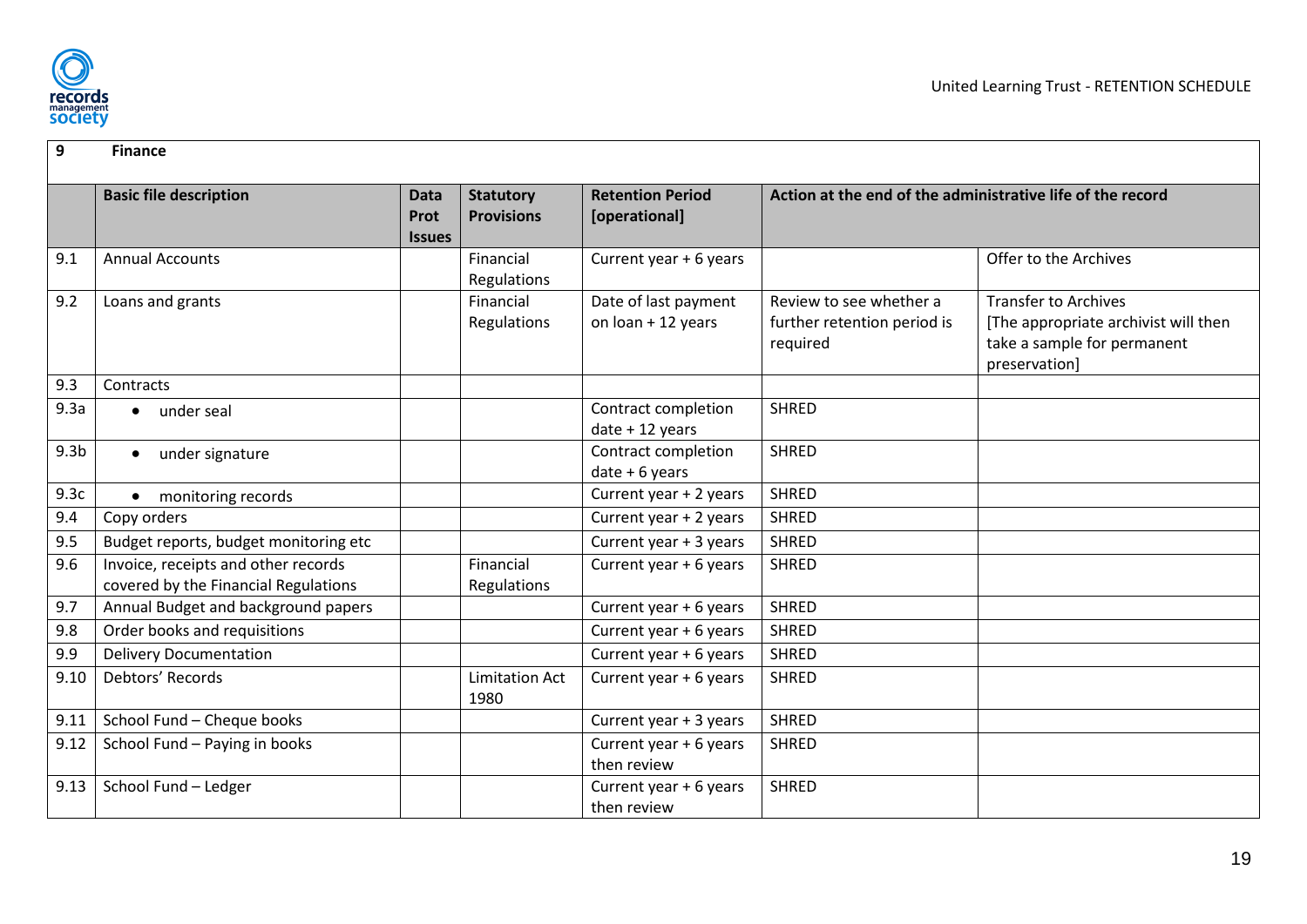

| 9    | <b>Finance</b>                                              |                                             |                                       |                                          |                                                            |
|------|-------------------------------------------------------------|---------------------------------------------|---------------------------------------|------------------------------------------|------------------------------------------------------------|
|      | <b>Basic file description</b>                               | <b>Data</b><br><b>Prot</b><br><b>Issues</b> | <b>Statutory</b><br><b>Provisions</b> | <b>Retention Period</b><br>[operational] | Action at the end of the administrative life of the record |
| 9.14 | School Fund - Invoices                                      |                                             |                                       | Current year + 6 years<br>then review    | <b>SHRED</b>                                               |
| 9.15 | School Fund - Receipts                                      |                                             |                                       | Current year + 6 years                   | <b>SHRED</b>                                               |
| 9.16 | School Fund - Bank statements                               |                                             |                                       | Current year + 6 years<br>then review    | <b>SHRED</b>                                               |
| 9.17 | School Fund - School Journey books                          |                                             |                                       | Current year + 6 years<br>then review    | <b>SHRED</b>                                               |
| 9.18 | Applications for free school meals, travel,<br>uniforms etc |                                             |                                       | Whilst child at school                   | <b>SHRED</b>                                               |
| 9.19 | Student grant applications                                  |                                             |                                       | Current year + 3 years                   | <b>SHRED</b>                                               |
| 9.20 | Free school meals registers                                 | Yes                                         | Financial<br>Regulations              | Current year + 6 years                   | <b>SHRED</b>                                               |
| 9.21 | Petty cash books                                            |                                             | Financial<br>Regulations              | Current year + 6 years                   | <b>SHRED</b>                                               |

<span id="page-20-1"></span><span id="page-20-0"></span>

| 10   | <b>Property</b>               |                                             |                                       |                                          |                                                                                                               |                                                        |
|------|-------------------------------|---------------------------------------------|---------------------------------------|------------------------------------------|---------------------------------------------------------------------------------------------------------------|--------------------------------------------------------|
|      | <b>Basic file description</b> | <b>Data</b><br><b>Prot</b><br><b>Issues</b> | <b>Statutory</b><br><b>Provisions</b> | <b>Retention Period</b><br>[operational] | Action at the end of the administrative life of the record                                                    |                                                        |
| 10.1 | Title Deeds                   |                                             |                                       | Permanent                                | Permanent<br>these should follow the property unless the property<br>has been registered at the Land Registry | Offer to Archives if the deeds<br>are no longer needed |
|      | $10.2$ Plans                  |                                             |                                       | Permanent                                | Retain in school whilst operational                                                                           | Offer to Archives                                      |

<span id="page-20-10"></span><span id="page-20-9"></span><span id="page-20-8"></span><span id="page-20-7"></span><span id="page-20-6"></span><span id="page-20-5"></span><span id="page-20-4"></span><span id="page-20-3"></span><span id="page-20-2"></span>end on the property has been sold for private housing then the archives service will embargo these records for an appropriate period of time to prevent them being used to plan or all the property has been sold for private carry out a crime.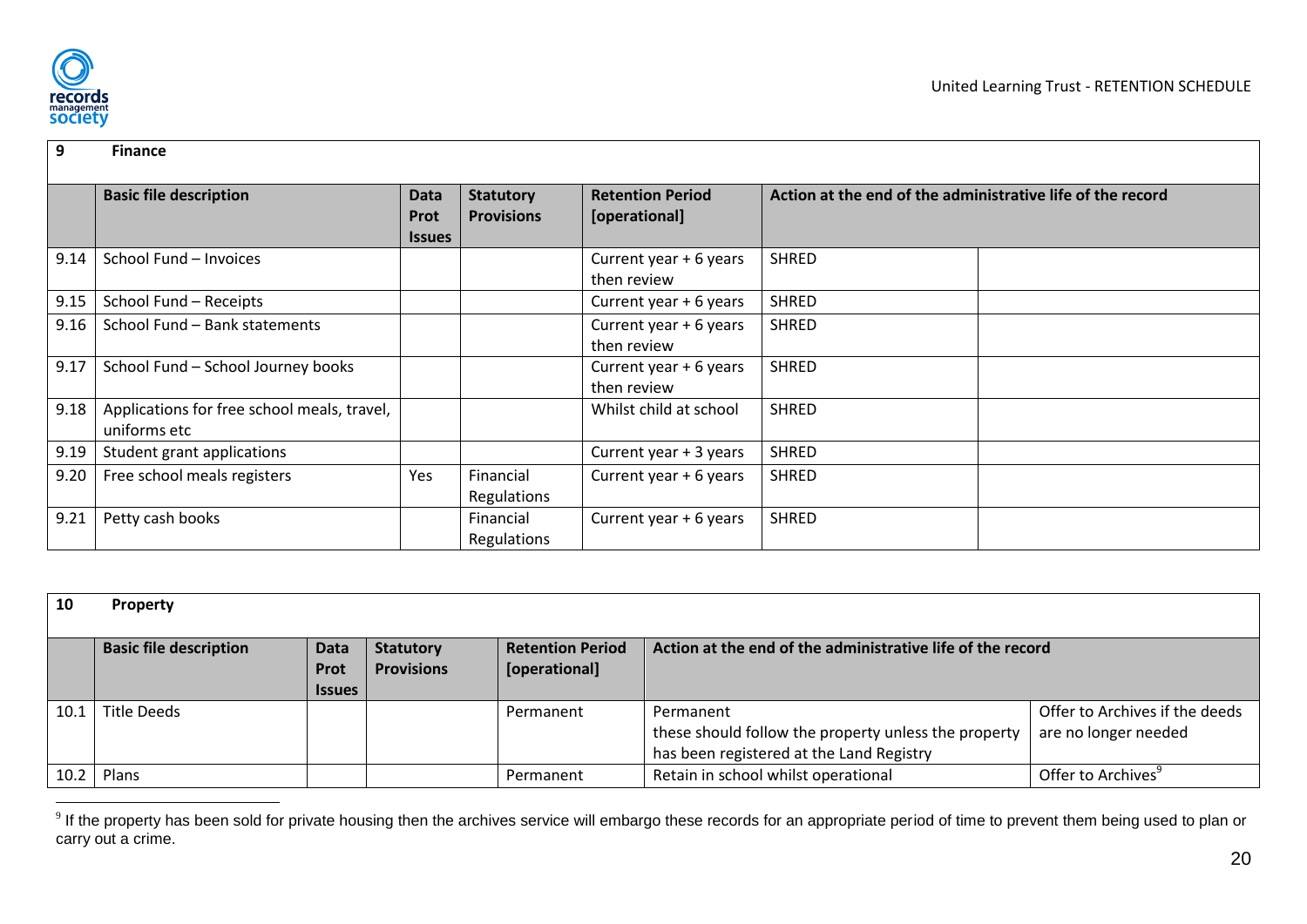

| 10   | Property                                      |                                      |                                       |                                          |                                                            |  |
|------|-----------------------------------------------|--------------------------------------|---------------------------------------|------------------------------------------|------------------------------------------------------------|--|
|      | <b>Basic file description</b>                 | <b>Data</b><br>Prot<br><b>Issues</b> | <b>Statutory</b><br><b>Provisions</b> | <b>Retention Period</b><br>[operational] | Action at the end of the administrative life of the record |  |
| 10.3 | Maintenance and<br>contractors                |                                      | Financial<br>Regulations              | Current year $+6$<br>years               | <b>SHRED</b>                                               |  |
| 10.4 | Leases                                        |                                      |                                       | Expiry of lease $+6$<br>years            | <b>SHRED</b>                                               |  |
| 10.5 | Lettings                                      |                                      |                                       | Current year $+3$<br>years               | <b>SHRED</b>                                               |  |
| 10.6 | Burglary, theft and<br>vandalism report forms |                                      |                                       | Current year $+6$<br>years               | <b>SHRED</b>                                               |  |
| 10.7 | Maintenance log books                         |                                      |                                       | Last entry $+10$<br>years                | <b>SHRED</b>                                               |  |
| 10.8 | Contractors' Reports                          |                                      |                                       | Current year $+6$<br>years               | <b>SHRED</b>                                               |  |

<span id="page-21-9"></span><span id="page-21-8"></span><span id="page-21-7"></span><span id="page-21-6"></span><span id="page-21-5"></span><span id="page-21-4"></span><span id="page-21-3"></span><span id="page-21-2"></span><span id="page-21-1"></span><span id="page-21-0"></span>

| 11   | <b>Local Education Authority</b>                                                                                                                                                                                                |     |  |                                  |                                                                 |                                                                                                                  |  |  |  |
|------|---------------------------------------------------------------------------------------------------------------------------------------------------------------------------------------------------------------------------------|-----|--|----------------------------------|-----------------------------------------------------------------|------------------------------------------------------------------------------------------------------------------|--|--|--|
|      | <b>Retention Period</b><br>Action at the end of the administrative life of the record<br><b>Basic file description</b><br><b>Statutory</b><br><b>Data</b><br><b>Provisions</b><br>[operational]<br><b>Prot</b><br><b>Issues</b> |     |  |                                  |                                                                 |                                                                                                                  |  |  |  |
| 11.1 | Secondary transfer<br>sheets (Primary)                                                                                                                                                                                          | Yes |  | Current year $+2$<br>vears       | <b>SHRED</b>                                                    |                                                                                                                  |  |  |  |
| 11.2 | Attendance returns                                                                                                                                                                                                              | Yes |  | Current year + 1 year            | <b>SHRED</b>                                                    |                                                                                                                  |  |  |  |
| 11.3 | <b>Circulars from LEA</b>                                                                                                                                                                                                       |     |  | Whilst required<br>operationally | Review to see whether a further<br>retention period is required | <b>Transfer to Archives</b><br>[The appropriate archivist will then take a<br>sample for permanent preservation] |  |  |  |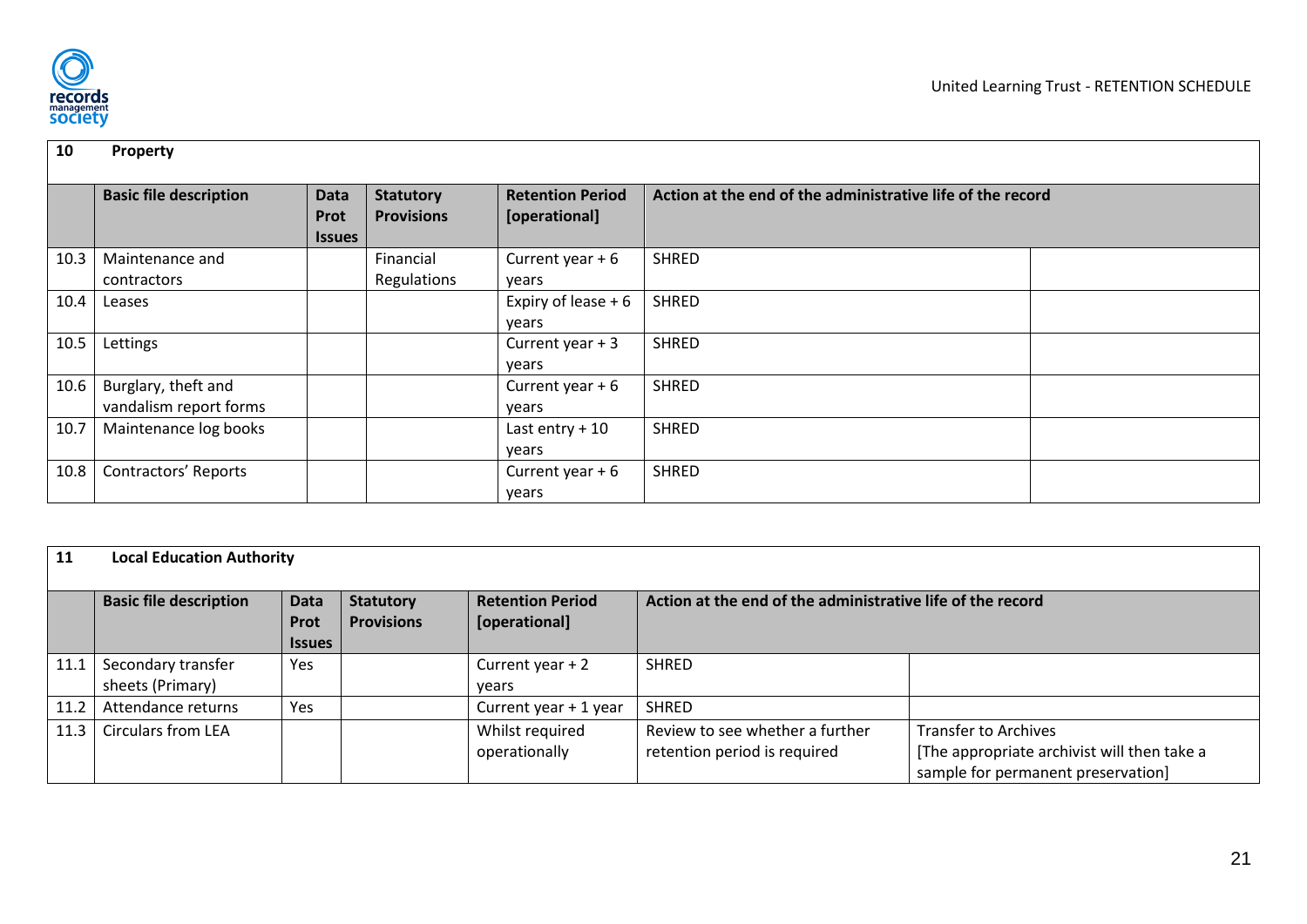

| 12   | <b>Department for Children, Schools and Families</b> |                                      |                                       |                                          |                                                            |                                           |  |  |  |
|------|------------------------------------------------------|--------------------------------------|---------------------------------------|------------------------------------------|------------------------------------------------------------|-------------------------------------------|--|--|--|
|      | <b>Basic file description</b>                        | Data<br><b>Prot</b><br><b>Issues</b> | <b>Statutory</b><br><b>Provisions</b> | <b>Retention Period</b><br>[operational] | Action at the end of the administrative life of the record |                                           |  |  |  |
| 12.1 | <b>HMI</b> reports                                   |                                      |                                       | These do not need to be kept             |                                                            | <b>Transfer to Archives</b>               |  |  |  |
|      |                                                      |                                      |                                       | any longer                               |                                                            | [The appropriate archivist will then take |  |  |  |
|      |                                                      |                                      |                                       |                                          |                                                            | a sample for permanent preservation]      |  |  |  |
| 12.2 | OFSTED reports and papers                            |                                      |                                       | Replace former report with               | Review to see whether a                                    | <b>Transfer to Archives</b>               |  |  |  |
|      |                                                      |                                      |                                       | any new inspection report                | further retention period is                                | [The appropriate archivist will then take |  |  |  |
|      |                                                      |                                      |                                       |                                          | required                                                   | a sample for permanent preservation]      |  |  |  |
| 12.3 | Returns                                              |                                      |                                       | Current year + 6 years                   | <b>SHRED</b>                                               |                                           |  |  |  |
| 12.4 | <b>Circulars from Department for</b>                 |                                      |                                       | Whilst operationally required            | Review to see whether a                                    | <b>Transfer to Archives</b>               |  |  |  |
|      | Children, Schools and Families                       |                                      |                                       |                                          | further retention period is                                | [The appropriate archivist will then take |  |  |  |
|      |                                                      |                                      |                                       |                                          | required                                                   | a sample for permanent preservation]      |  |  |  |

<span id="page-22-0"></span>

| 13   | <b>Connexions</b>             |                                             |                                       |                                          |                                                               |  |  |  |  |  |
|------|-------------------------------|---------------------------------------------|---------------------------------------|------------------------------------------|---------------------------------------------------------------|--|--|--|--|--|
|      | <b>Basic file description</b> | <b>Data</b><br><b>Prot</b><br><b>Issues</b> | <b>Statutory</b><br><b>Provisions</b> | <b>Retention Period</b><br>[operational] | Action at the end of the administrative life of the<br>record |  |  |  |  |  |
| 13.1 | Service level agreements      |                                             |                                       | Until superseded                         | <b>SHRED</b>                                                  |  |  |  |  |  |
| 13.2 | Work Experience agreement     |                                             |                                       | DOB of child + 18 years                  | <b>SHRED</b>                                                  |  |  |  |  |  |

<span id="page-22-10"></span><span id="page-22-9"></span><span id="page-22-8"></span><span id="page-22-7"></span><span id="page-22-6"></span><span id="page-22-5"></span><span id="page-22-4"></span><span id="page-22-3"></span><span id="page-22-2"></span><span id="page-22-1"></span>

| 14   | <b>Schools Meals</b> |                                    |                                             |                                       |                                          |                                                               |  |  |  |  |
|------|----------------------|------------------------------------|---------------------------------------------|---------------------------------------|------------------------------------------|---------------------------------------------------------------|--|--|--|--|
|      |                      | <b>Basic file description</b>      | <b>Data</b><br><b>Prot</b><br><b>Issues</b> | <b>Statutory</b><br><b>Provisions</b> | <b>Retention Period</b><br>[operational] | Action at the end of the administrative life of the<br>record |  |  |  |  |
| 14.1 |                      | Dinner Register                    |                                             |                                       | $C + 3$ vears                            | <b>SHRED</b>                                                  |  |  |  |  |
| 14.2 |                      | <b>School Meals Summary Sheets</b> |                                             |                                       | $C + 3$ years                            | <b>SHRED</b>                                                  |  |  |  |  |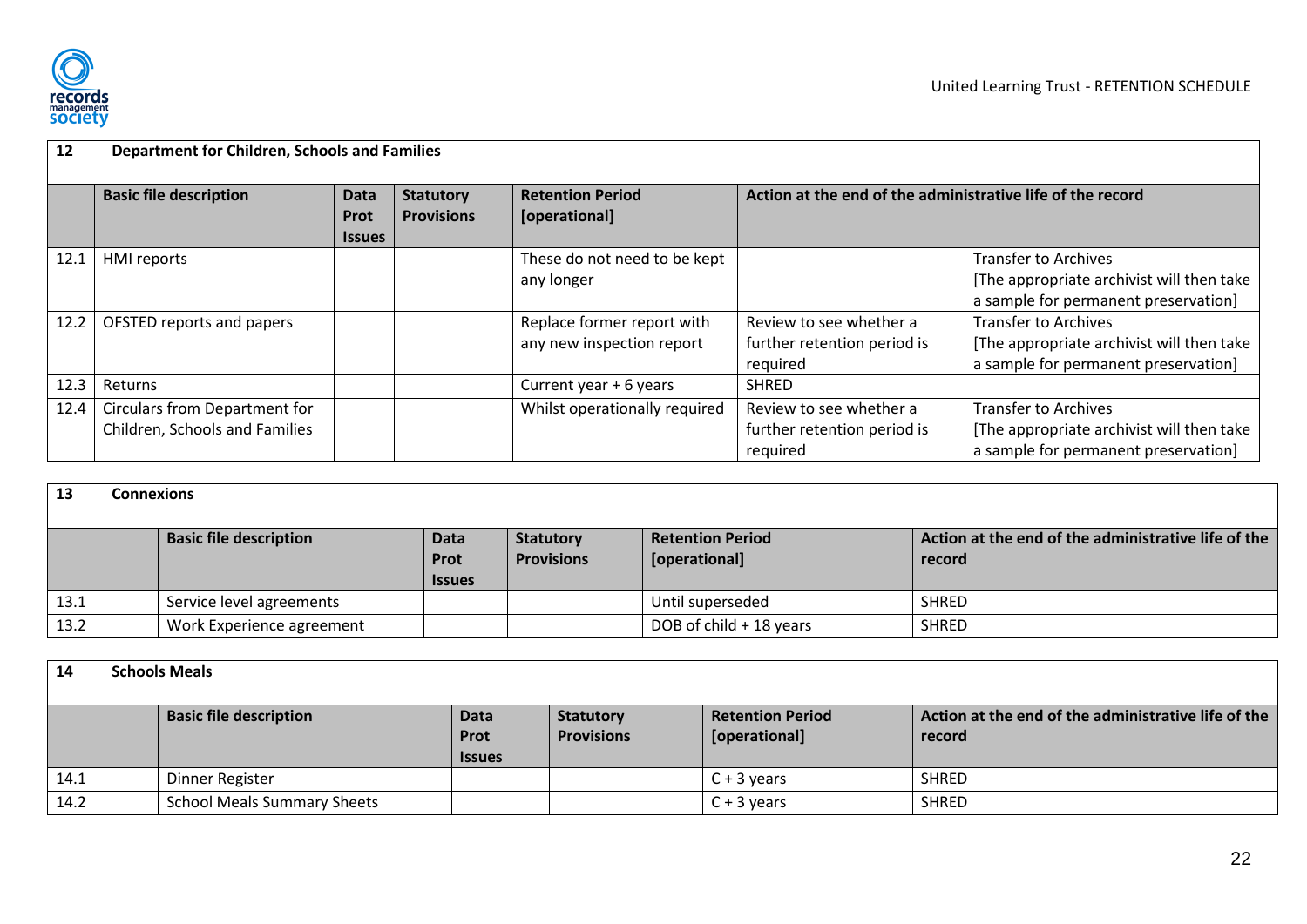

<span id="page-23-6"></span><span id="page-23-5"></span><span id="page-23-4"></span><span id="page-23-3"></span><span id="page-23-2"></span><span id="page-23-1"></span><span id="page-23-0"></span>

| 15   | <b>Family Liaison Officers and Parent Support Assistants</b>                                                        |                                             |                                       |                                                                          |                                     |  |  |  |
|------|---------------------------------------------------------------------------------------------------------------------|---------------------------------------------|---------------------------------------|--------------------------------------------------------------------------|-------------------------------------|--|--|--|
|      | <b>Basic file description</b>                                                                                       | <b>Data</b><br><b>Prot</b><br><b>Issues</b> | <b>Statutory</b><br><b>Provisions</b> | <b>Retention Period</b><br>[operational]                                 | <b>Method of</b><br><b>Disposal</b> |  |  |  |
| 15.1 | Day Books                                                                                                           |                                             |                                       | Current year $+2$ years then review                                      | <b>SHRED</b>                        |  |  |  |
| 15.2 | Reports for outside agencies - where the report has been included on<br>the case file created by the outside agency | Υ                                           |                                       | Whilst the child is attending the school then<br>destroy                 | <b>SHRED</b>                        |  |  |  |
| 15.3 | Referral forms                                                                                                      |                                             |                                       | While the referral is current then                                       | <b>SHRED</b>                        |  |  |  |
| 15.4 | Contact data sheets                                                                                                 |                                             |                                       | Current year then review, if contact is no<br>longer active then destroy | <b>SHRED</b>                        |  |  |  |
| 15.5 | Contact database entries                                                                                            |                                             |                                       | Current year then review, if contact is no<br>longer active then destroy | <b>DELETE</b>                       |  |  |  |
| 15.6 | <b>Group Registers</b>                                                                                              |                                             |                                       | Current year + 2 years                                                   | <b>SHRED</b>                        |  |  |  |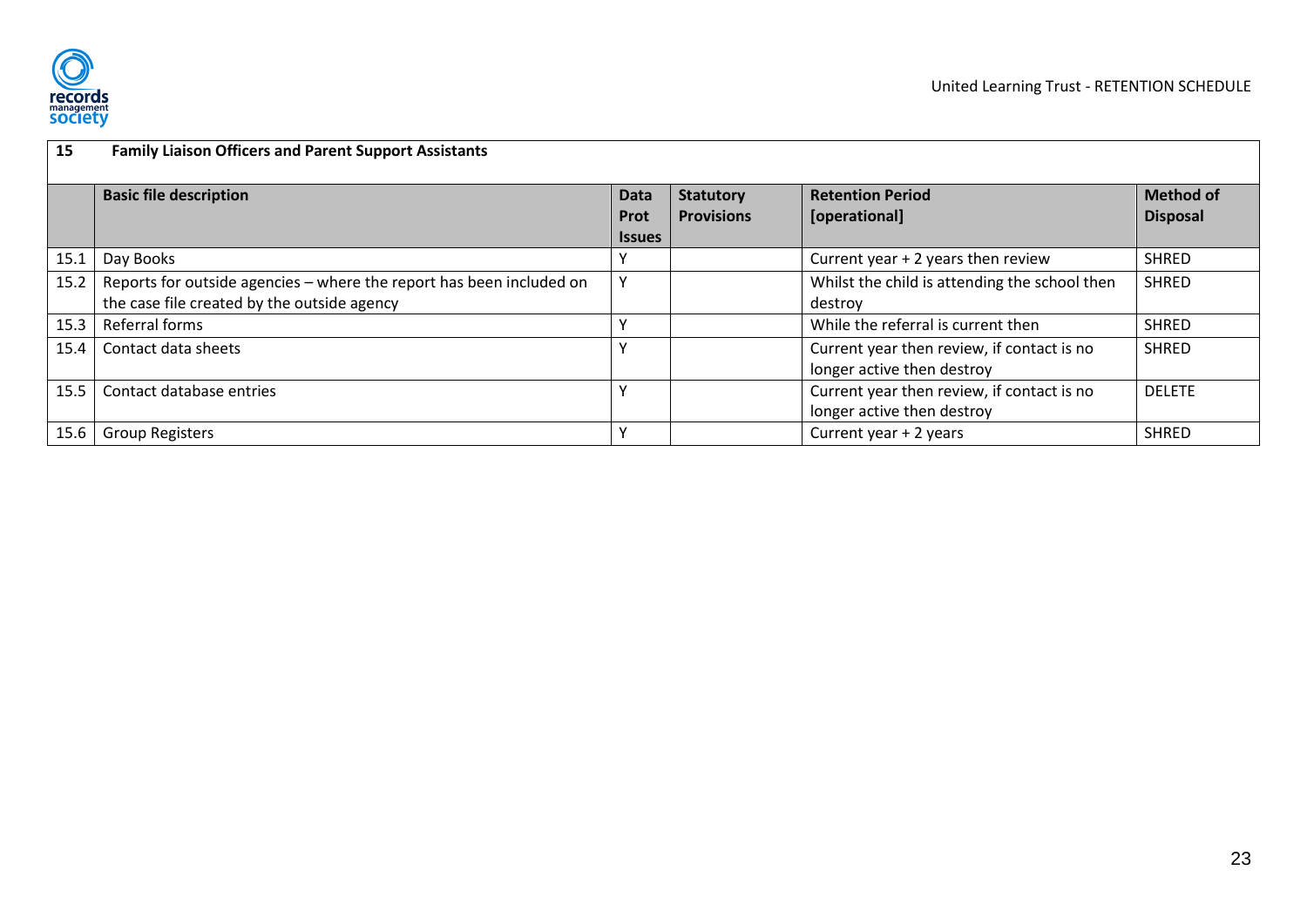

<span id="page-24-3"></span><span id="page-24-2"></span><span id="page-24-1"></span><span id="page-24-0"></span> $\overline{a}$ 

| 16     | <b>Early Years Provision</b>                                                                                                                             |                                             |                                                                                                       |                                                                                                                                                                                                                                                                                                                                      |  |  |  |  |
|--------|----------------------------------------------------------------------------------------------------------------------------------------------------------|---------------------------------------------|-------------------------------------------------------------------------------------------------------|--------------------------------------------------------------------------------------------------------------------------------------------------------------------------------------------------------------------------------------------------------------------------------------------------------------------------------------|--|--|--|--|
| 16.1   | Records to be kept by Registered Persons - All Cases                                                                                                     |                                             |                                                                                                       |                                                                                                                                                                                                                                                                                                                                      |  |  |  |  |
|        | <b>Basic file description</b>                                                                                                                            | <b>Data</b><br><b>Prot</b><br><b>Issues</b> | <b>Statutory Provisions</b>                                                                           | <b>Retention Period</b><br>[operational]                                                                                                                                                                                                                                                                                             |  |  |  |  |
| 16.1.1 | The name, home address and date of birth of each child who is<br>looked after on the premises                                                            | Y                                           |                                                                                                       | Closure of setting + 50 years<br>[These could be required to show whether or not an<br>individual child attended the setting in a child protection<br>investigation]                                                                                                                                                                 |  |  |  |  |
| 16.1.2 | The name, home address and telephone number of a parent of<br>each child who is looked after on the premises                                             | γ                                           |                                                                                                       | If this information is kept in the same book or on the<br>same form as in 16.1.1 then the same retention period<br>should be used as in 16.1.1<br>If the information is stored separately, then destroy<br>once the child has left the setting (unless the<br>information is collected for anything other than<br>emergency contact) |  |  |  |  |
| 16.1.3 | The name, address and telephone number of any person who will<br>be looking after children on the premises                                               | Y                                           |                                                                                                       | See 16.4.5 below                                                                                                                                                                                                                                                                                                                     |  |  |  |  |
| 16.1.4 | A daily record of the names of children looked after on the<br>premises, their hours of attendance and the names of the persons<br>who looked after them | γ                                           | The Day Care and Child<br>Minding (National<br>Standards) (England)<br><b>Regulations 2003</b>        | The regulations say that these records should be kept<br>for 2 years (SI20031996 7(1b)). If these records are likely<br>to be needed in a child protection setting (see 16.1.1<br>above) then the records should be retained for closure<br>of setting + 50 years                                                                    |  |  |  |  |
| 16.1.5 | A record of accidents occurring on the premises and incident books<br>relating to other incidents                                                        | Y                                           | The Day Care and Child<br>Minding (National<br>Standards) (England)<br>Regulations 2003 <sup>10</sup> | DOB of the child involved in the accident or the incident<br>+25 years<br>If an adult is injured then the accident book must be<br>kept for 7 years from the date of the incident                                                                                                                                                    |  |  |  |  |

<span id="page-24-6"></span><span id="page-24-5"></span><span id="page-24-4"></span> $^{10}$  The regulations say that these records should be kept for 2 years (SI20031996 7(1b)). The Statute of Limitations states that a minor may make a claim for 7 years from their eighteenth birthday, therefore the retention should be for the longer period.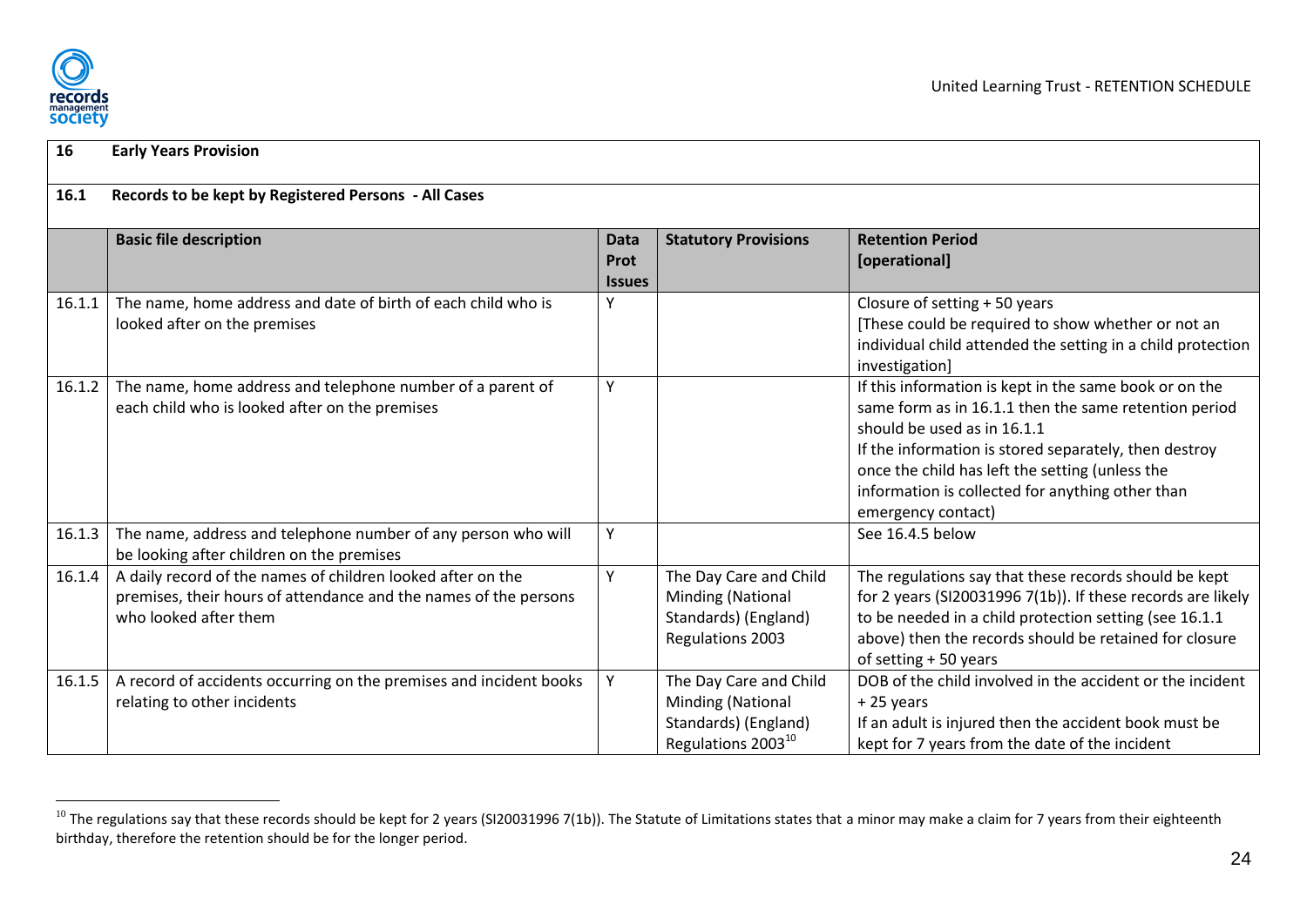

<span id="page-25-1"></span> $\overline{a}$ 

| 16     | <b>Early Years Provision</b>                                                                                                                                                                                                                                                                                     |                                      |                                                                                                       |                                                                                                                                                                                                                       |  |  |  |
|--------|------------------------------------------------------------------------------------------------------------------------------------------------------------------------------------------------------------------------------------------------------------------------------------------------------------------|--------------------------------------|-------------------------------------------------------------------------------------------------------|-----------------------------------------------------------------------------------------------------------------------------------------------------------------------------------------------------------------------|--|--|--|
| 16.1   | Records to be kept by Registered Persons - All Cases                                                                                                                                                                                                                                                             |                                      |                                                                                                       |                                                                                                                                                                                                                       |  |  |  |
|        | <b>Basic file description</b>                                                                                                                                                                                                                                                                                    | Data<br><b>Prot</b><br><b>Issues</b> | <b>Statutory Provisions</b>                                                                           | <b>Retention Period</b><br>[operational]                                                                                                                                                                              |  |  |  |
| 16.1.6 | A record of any medicinal product administered to any child on the<br>premises, including the date and circumstances of its<br>administration, by whom it was administered, including medicinal<br>products which the child is permitted to administer to himself,<br>together with a record of parent's consent |                                      | The Day Care and Child<br>Minding (National<br>Standards) (England)<br>Regulations 2003 <sup>11</sup> | DOB of the child being given/taking the medicine + 25<br>years                                                                                                                                                        |  |  |  |
| 16.1.7 | Records of transfer                                                                                                                                                                                                                                                                                              | $\checkmark$                         |                                                                                                       | One copy is to be given to the parents, one copy<br>transferred to the Primary School where the child is<br>going                                                                                                     |  |  |  |
| 16.1.8 | Portfolio of work, observations and so on                                                                                                                                                                                                                                                                        | v                                    |                                                                                                       | To be sent home with the child                                                                                                                                                                                        |  |  |  |
| 16.1.9 | <b>Birth certificates</b>                                                                                                                                                                                                                                                                                        | v                                    |                                                                                                       | Once the setting has had sight of the birth certificate<br>and recorded the necessary information the original can<br>be returned to the parents. There is no requirement to<br>keep a copy of the birth certificate. |  |  |  |

<span id="page-25-0"></span>

| 16.2   | Records to be kept by Registered Persons - Day Care                            |               |                   |                                |  |  |  |  |
|--------|--------------------------------------------------------------------------------|---------------|-------------------|--------------------------------|--|--|--|--|
|        | <b>Basic file description</b>                                                  | <b>Data</b>   | <b>Statutory</b>  | <b>Retention Period</b>        |  |  |  |  |
|        |                                                                                | <b>Prot</b>   | <b>Provisions</b> | [operational]                  |  |  |  |  |
|        |                                                                                | <b>Issues</b> |                   |                                |  |  |  |  |
| 16.2.1 | The name and address and telephone number of the registered person and         |               |                   | See 16.4 below                 |  |  |  |  |
|        | every other person living or employed on the premises                          |               |                   |                                |  |  |  |  |
| 16.2.2 | A statement of the procedure to be followed in the event of a fire or accident |               |                   | Procedure superseded + 7 years |  |  |  |  |

<span id="page-25-6"></span><span id="page-25-5"></span><span id="page-25-4"></span><span id="page-25-3"></span><span id="page-25-2"></span> $^{11}$  The regulations say that these records should be kept for 2 years (SI20031996 7(1b)). The NHS records retention schedule states that any records relating to a child under the age of 18 should be retained until that child reaches the age of 25 years. Therefore, the retention should be DOB of the child being given/taking the medicine + 25 years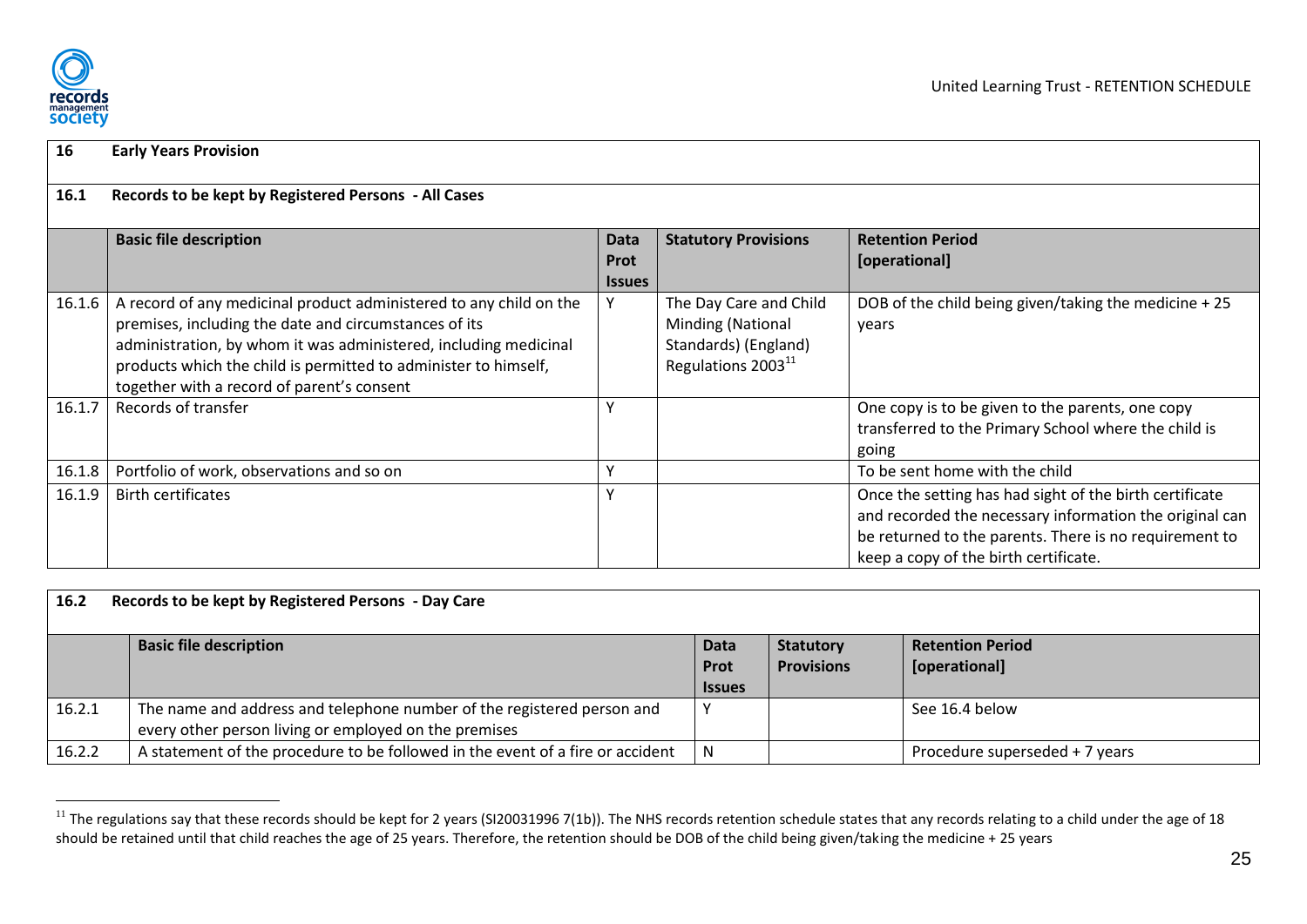

| 16.2   | Records to be kept by Registered Persons - Day Care                            |               |                   |                                                   |  |  |
|--------|--------------------------------------------------------------------------------|---------------|-------------------|---------------------------------------------------|--|--|
|        | <b>Basic file description</b>                                                  | <b>Data</b>   | <b>Statutory</b>  | <b>Retention Period</b>                           |  |  |
|        |                                                                                | <b>Prot</b>   | <b>Provisions</b> | [operational]                                     |  |  |
|        |                                                                                | <b>Issues</b> |                   |                                                   |  |  |
| 16.2.3 | A statement of the procedure to be followed in the event of a child being lost | N.            |                   | Procedure superseded + 7 years                    |  |  |
|        | or not collected                                                               |               |                   |                                                   |  |  |
| 16.2.4 | A statement of the procedure to be followed where a parent has a complaint     | N.            |                   | Until superseded                                  |  |  |
|        | about the service being provided by the registered person                      |               |                   |                                                   |  |  |
| 16.2.4 | A statement of the arrangements in place for the protection of children,       | N             |                   | Closure of setting + 50 years                     |  |  |
|        | including arrangements to safeguard the children from abuse or neglect and     |               |                   | [These could be required to show whether or       |  |  |
|        | procedures to be followed in the event of allegations of abuse or neglect      |               |                   | not an individual child attended the setting in a |  |  |
|        |                                                                                |               |                   | child protection investigation]                   |  |  |

<span id="page-26-5"></span><span id="page-26-4"></span><span id="page-26-3"></span><span id="page-26-2"></span><span id="page-26-1"></span><span id="page-26-0"></span>

| 16.3   | Records to be kept by Registered Persons - Overnight provision - under 2's     |               |                   |                                                      |  |  |  |  |
|--------|--------------------------------------------------------------------------------|---------------|-------------------|------------------------------------------------------|--|--|--|--|
|        | <b>Basic file description</b>                                                  | Data          | <b>Statutory</b>  | <b>Retention Period</b>                              |  |  |  |  |
|        |                                                                                | Prot          | <b>Provisions</b> | [operational]                                        |  |  |  |  |
|        |                                                                                | <b>Issues</b> |                   |                                                      |  |  |  |  |
| 16.3.1 | Emergency contact details for appropriate adult to collect the child if        |               |                   | Destroy once the child has left the setting (unless  |  |  |  |  |
|        | necessary                                                                      |               |                   | the information is collected for anything other      |  |  |  |  |
|        |                                                                                |               |                   | than emergency contact)                              |  |  |  |  |
| 16.3.2 | Contract, signed by the parent, stating all the relevant details regarding the |               |                   | Date of birth of the child who is the subject of the |  |  |  |  |
|        | child and their care, including the name of the emergency contact and          |               |                   | $contract + 25 years$                                |  |  |  |  |
|        | confirmation of their agreement to collect the child during the night          |               |                   |                                                      |  |  |  |  |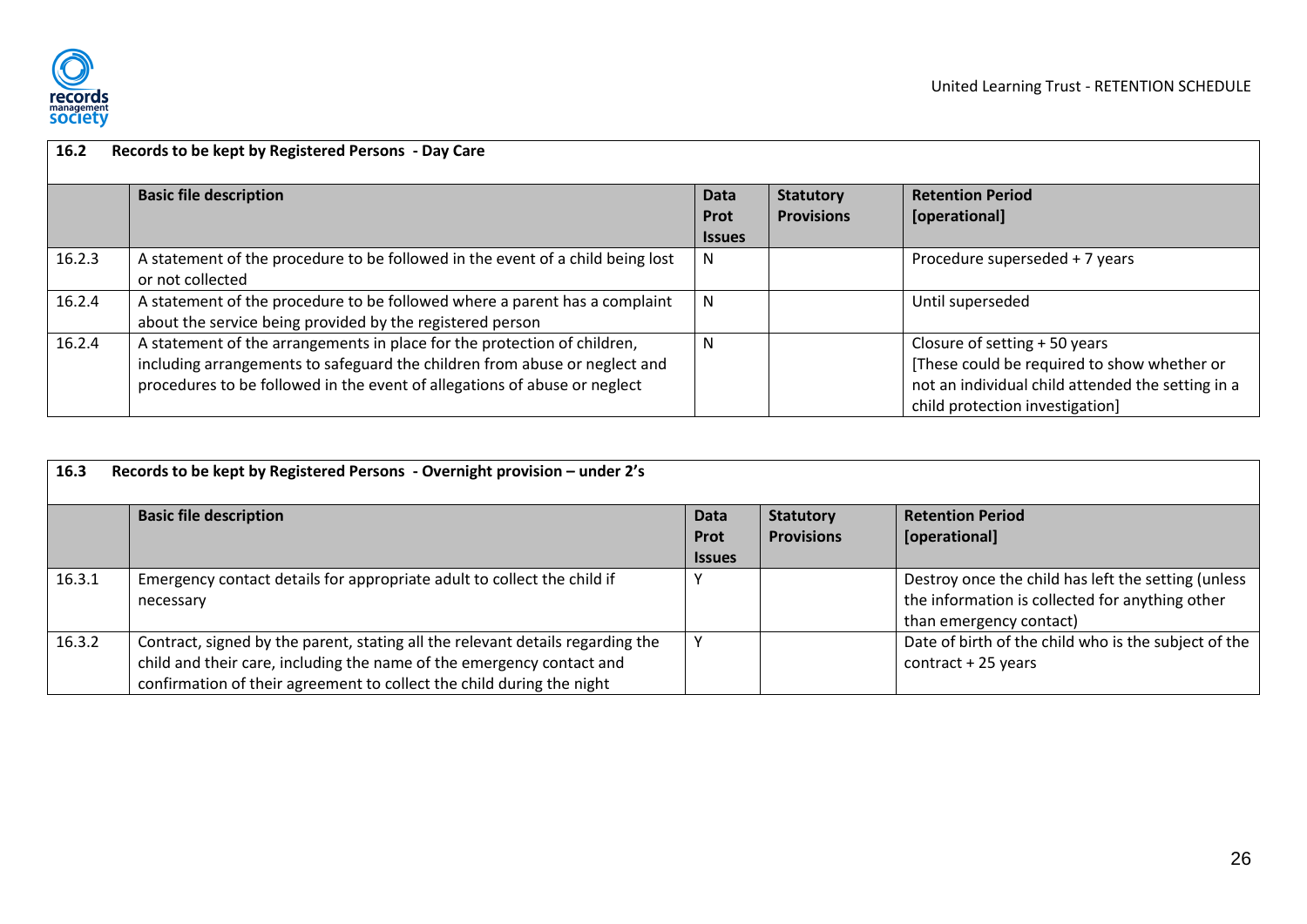

| 16.4   | <b>Other Records - Administration</b>                                      |                                      |                                                        |                                                                                                             |
|--------|----------------------------------------------------------------------------|--------------------------------------|--------------------------------------------------------|-------------------------------------------------------------------------------------------------------------|
|        | <b>Basic file description</b>                                              | <b>Data</b><br>Prot<br><b>Issues</b> | <b>Statutory</b><br><b>Provisions</b>                  | <b>Retention Period</b><br>[operational]                                                                    |
|        | <b>Financial Records</b>                                                   |                                      |                                                        |                                                                                                             |
| 16.4.1 | Financial records - accounts, statements, invoices,<br>petty cash etc      | $\mathsf{N}$                         |                                                        | Current year + 6 years                                                                                      |
|        | <b>Insurance</b>                                                           |                                      |                                                        |                                                                                                             |
| 16.4.2 | Insurance policies - Employers Liability                                   | N                                    | <b>Employers Liability</b><br>Financial<br>Regulations | The policies are kept for a minimum of 6 years and a maximum of 40<br>years depending on the type of policy |
| 16.4.3 | Claims made against insurance policies - damage<br>to property             | Y                                    |                                                        | Case concluded $+3$ years                                                                                   |
| 16.4.4 | Claims made against insurance policies - personal<br>injury                | Y                                    |                                                        | Case concluded + 6 years                                                                                    |
|        | <b>Human Resources</b>                                                     |                                      |                                                        |                                                                                                             |
| 16.4.5 | Personal Files - records relating to an individual's<br>employment history | $Y^{12}$                             |                                                        | Termination + 6 years then review                                                                           |

<span id="page-27-5"></span><span id="page-27-4"></span><span id="page-27-3"></span><span id="page-27-2"></span><span id="page-27-1"></span><span id="page-27-0"></span>

| $\frac{12}{12}$ For Data Protection purposes the following information should be kept on the file for the following periods : |                     |  |  |  |  |
|-------------------------------------------------------------------------------------------------------------------------------|---------------------|--|--|--|--|
| Duration of employment<br>all documentation on the personal file                                                              |                     |  |  |  |  |
| Start date + 6 months<br>pre-employment and vetting information                                                               |                     |  |  |  |  |
| records relating to accident or injury at work                                                                                | Minimum of 12 years |  |  |  |  |
| annual appraisal/assessment records                                                                                           | Minimum of 5 years  |  |  |  |  |
| records relating to disciplinary matters (kept on personal files)                                                             |                     |  |  |  |  |
| oral warning<br>$\circ$                                                                                                       | 6 months            |  |  |  |  |
| first level warning<br>$\Omega$                                                                                               | 6 months            |  |  |  |  |